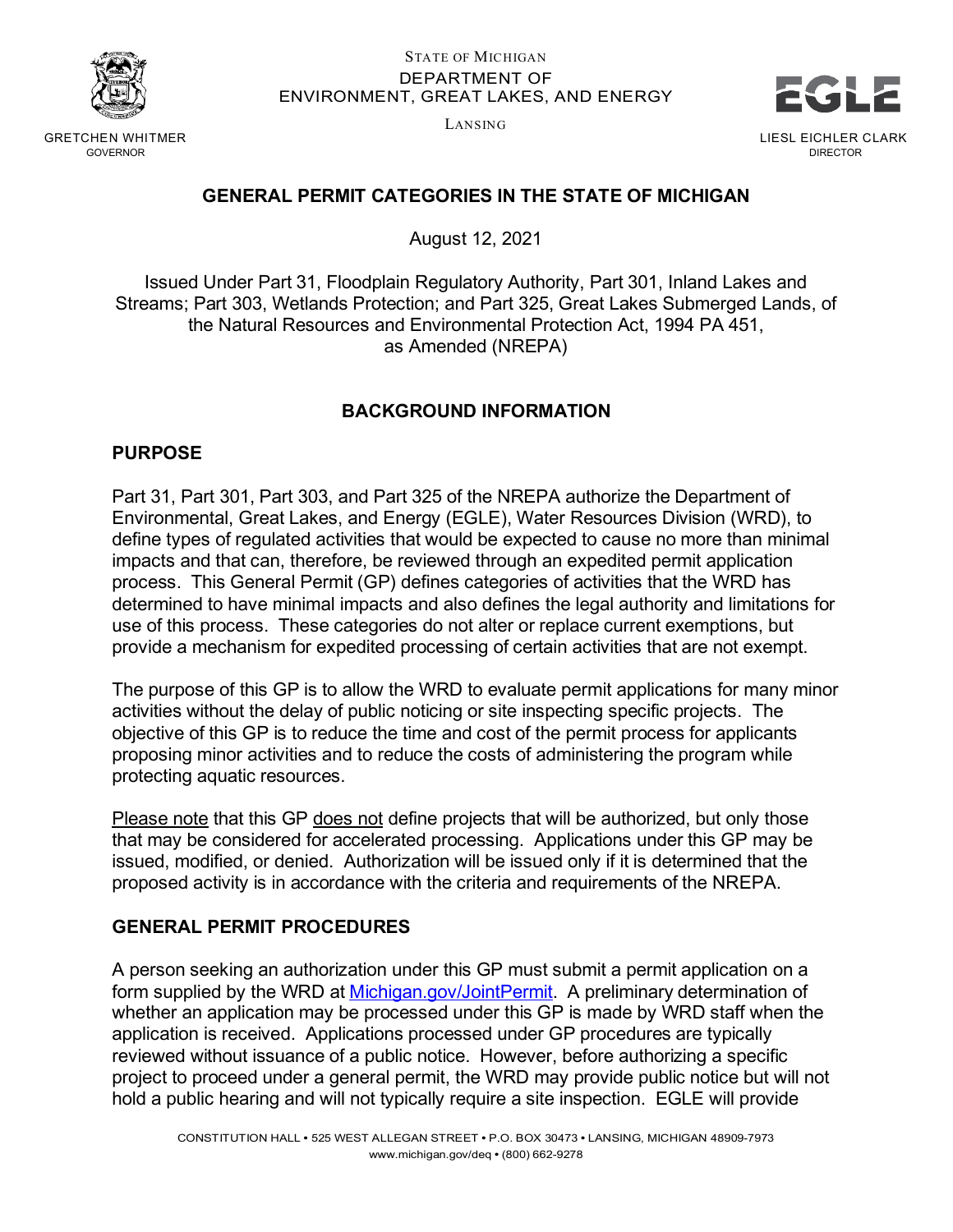written authorization for an approved project, or will otherwise notify the applicant in writing of the decision on the application.

If at any time in the review process, it is determined that an activity in a proposed project, although within a GP category, is likely to cause more than minimal adverse effects on the environment or aquatic resources, including high value aquatic habitats, the WRD may require the application be processed as an individual permit application. The processing as an individual permit application may require the applicant to provide additional information and an additional application fee.

Part 31 projects that meet one or more floodplain GP category do not require a hydraulic review.

## **REGULATORY AUTHORITY**

Part 31 (Section 3104 ), Part 301 (Section 30105), Part 303 (Section 30312), and Part 325 (Section 32512) provide that the WRD, after notice and opportunity for a public hearing, may issue general permits on a statewide basis for a category of activities that are similar in nature, will cause only minimal adverse environmental effects when performed separately, and will have only minimal cumulative adverse effects on the environment. A general permit cannot be valid for more than 5 years.

These GP categories do not apply under Part 315 (Dam Safety), Part 323 (Shorelands Protection and Management), and Part 353 (Critical Dune Protection and Management) of the NREPA. Additional permit application fees under those Parts may apply.

#### **GENERAL CRITERIA FOR REVIEW**

Part 31, Part 301, Part 303, and Part 325 specify the criteria that must be met before an authorization may be issued. These general criteria, as well as the specific criteria detailed later in this GP, must be met before the WRD can issue an authorization under this GP.

Under Part 303, the WRD will issue an authorization under a GP if the requirements of the GP and the NREPA are met. However, in determining whether to issue an authorization under a general permit, the WRD shall not consider off-site alternatives to be feasible and prudent alternatives under Part 303. Compensatory wetland mitigation cannot be required as part of an authorization under this GP. Under

Part 301 and Part 325, off-site alternatives can be considered. Compensatory mitigation can be provided under Part 301.

#### **EXCLUSIONS**

The types of activities described in this document can typically be processed under GP procedures. However, some activities will not qualify for this type of processing even if the listed criteria are met. Applications will not qualify for consideration under these categories if:

A) It is determined that the proposed project would constitute a "major discharge of dredged or fill materials" or meets other criteria subject to federal review as defined in the Memorandum of Agreement between EGLE and the United States Environmental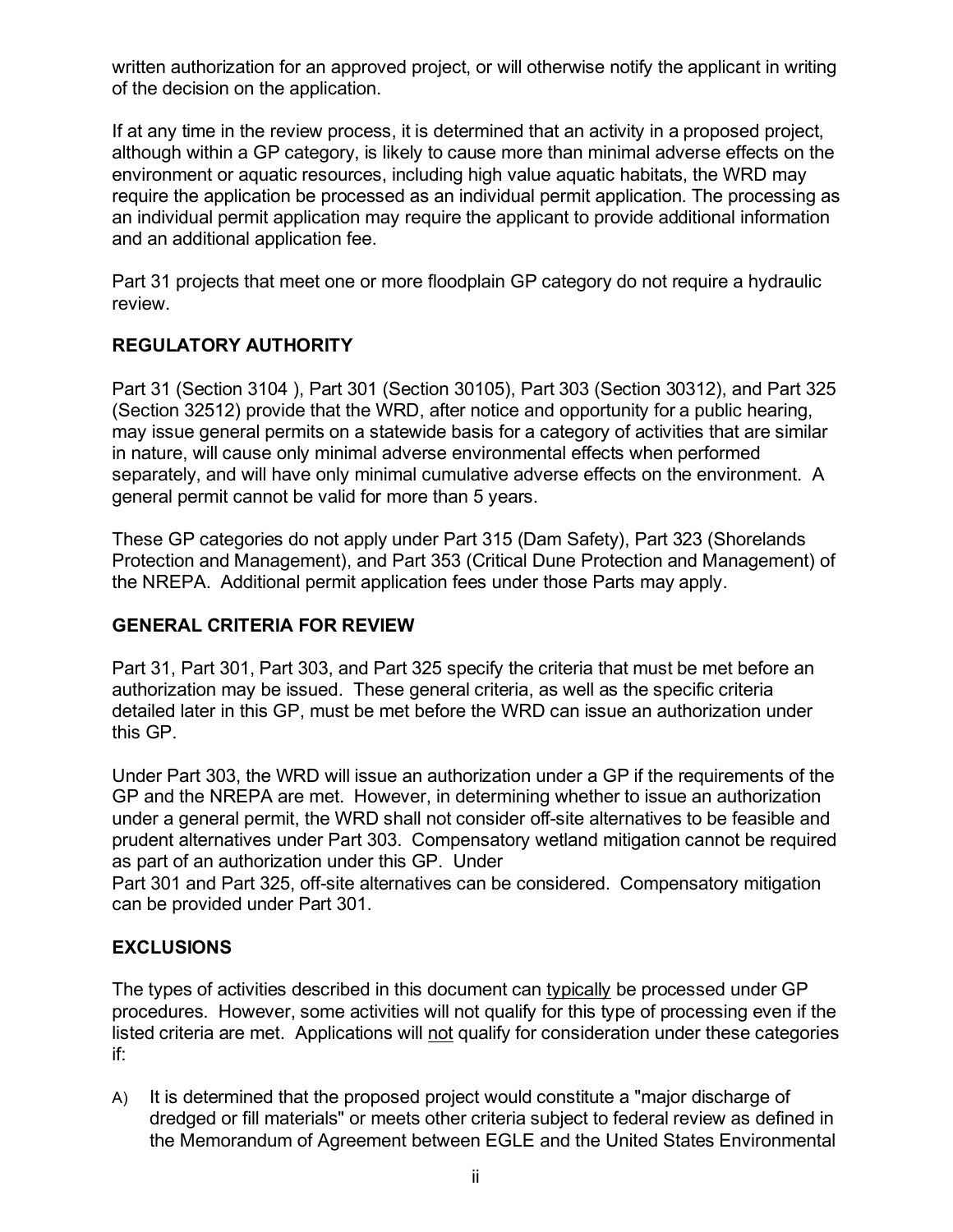Protection Agency.

- B) The activity is associated with sensitive natural resources including:
	- 1. A federally designated wild and scenic river.
	- 2. A state or federally designated wilderness or environmental area.
	- 3. A state or federally listed or proposed threatened or endangered species (unless alternative procedures developed by the WRD are followed to coordinate with federal agencies, or the landowner has obtained a letter of no impact from the Department of Natural Resources [DNR]).
	- 4. An identified historic or archeological area.
	- 5. An identified recharge area for drinking water aquifers.
	- 6. An identified rare or unique ecological type.
- C) The WRD determines that a specific activity that would generally qualify under a GP category would, due to the proximity of other projects and the characteristics of the aquatic resources, cause more than minimal adverse environmental effects.
- D) The project also requires a permit under Part 301, Part 303, Part 315, or Part 325 but does not meet one of the GP or minor project (MP) categories under those parts.
- E) The project is in a designated Environmental Areas under Part 323, except for GP Categories I, V and X.

## **NEED FOR OTHER PERMITS**

An authorization under this GP does not remove the need for other applicable local, state, or federal permits.

#### **EXPIRATION DATE**

The categories in this GP modify and replace all existing GP categories under Part 31, Part 301, Part 303, and Part 325 and shall expire on August 11, 2026, unless revoked or modified before that date.

derosa Seich

Teresa Seidel, Director Water Resources Division Department of Environmental Quality

Issued by: Date: August 12, 2021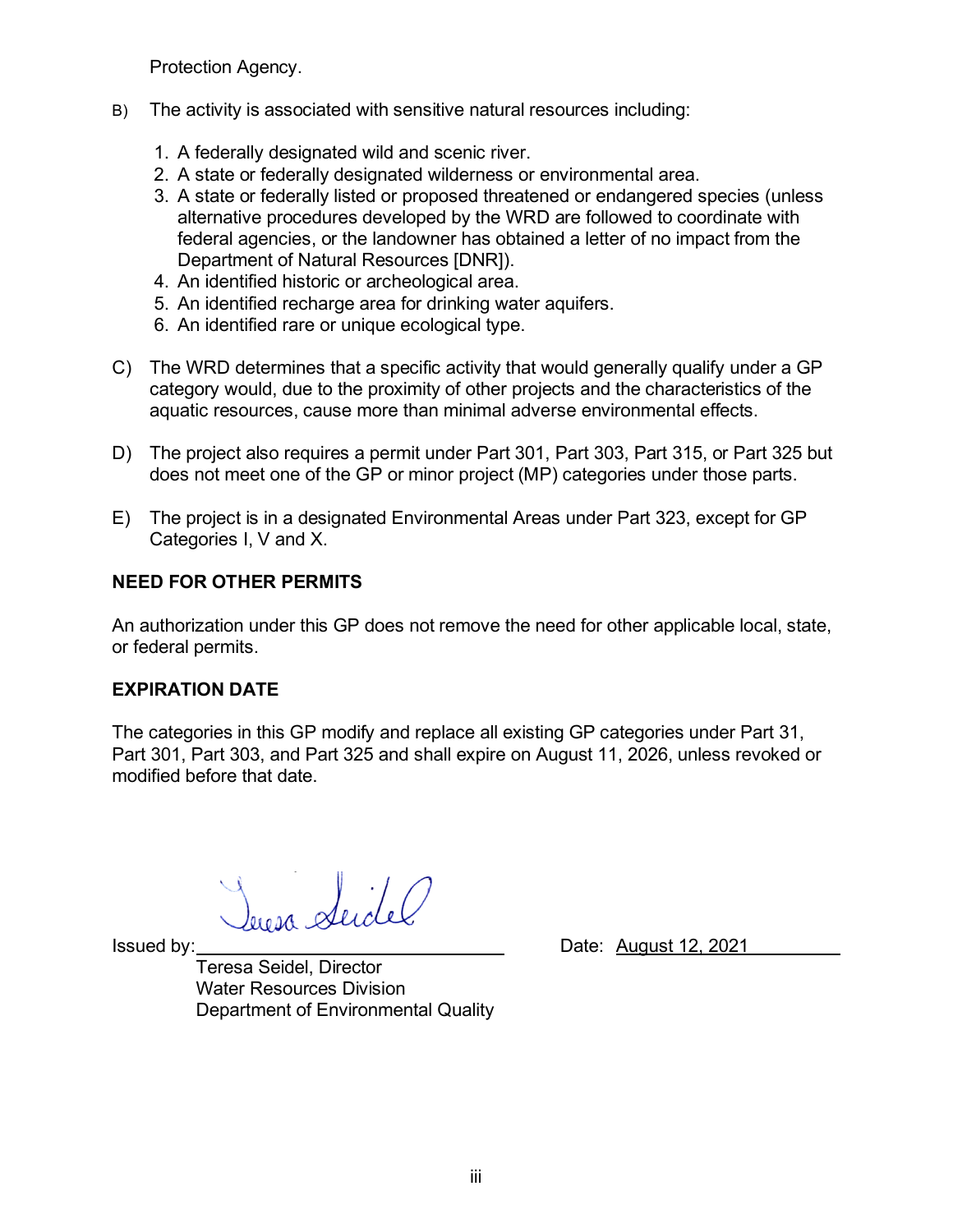## **INDEX OF GENERAL PERMIT CATEGORIES**

| Α. |                                                                               |  |
|----|-------------------------------------------------------------------------------|--|
| В. |                                                                               |  |
| C. |                                                                               |  |
| D. | Construction and Maintenance of a Path on Great Lakes Bottomlands 3           |  |
| Е. |                                                                               |  |
| F. |                                                                               |  |
| G. |                                                                               |  |
| Н. |                                                                               |  |
| I. |                                                                               |  |
| J. |                                                                               |  |
| K. |                                                                               |  |
| L. | Maintenance Dredging on the Great Lakes and Section 10 Waters  15             |  |
| М. | Maintenance of Storm Water Management Facilities: Wetlands 15                 |  |
| N. |                                                                               |  |
| O. |                                                                               |  |
| Р. |                                                                               |  |
|    |                                                                               |  |
| R. | Pipeline Safety Program Designated Time Sensitive Inspections and Repairs  18 |  |
| S. |                                                                               |  |
| Τ. |                                                                               |  |
| U. |                                                                               |  |
| V. |                                                                               |  |
| W. |                                                                               |  |
| Х. |                                                                               |  |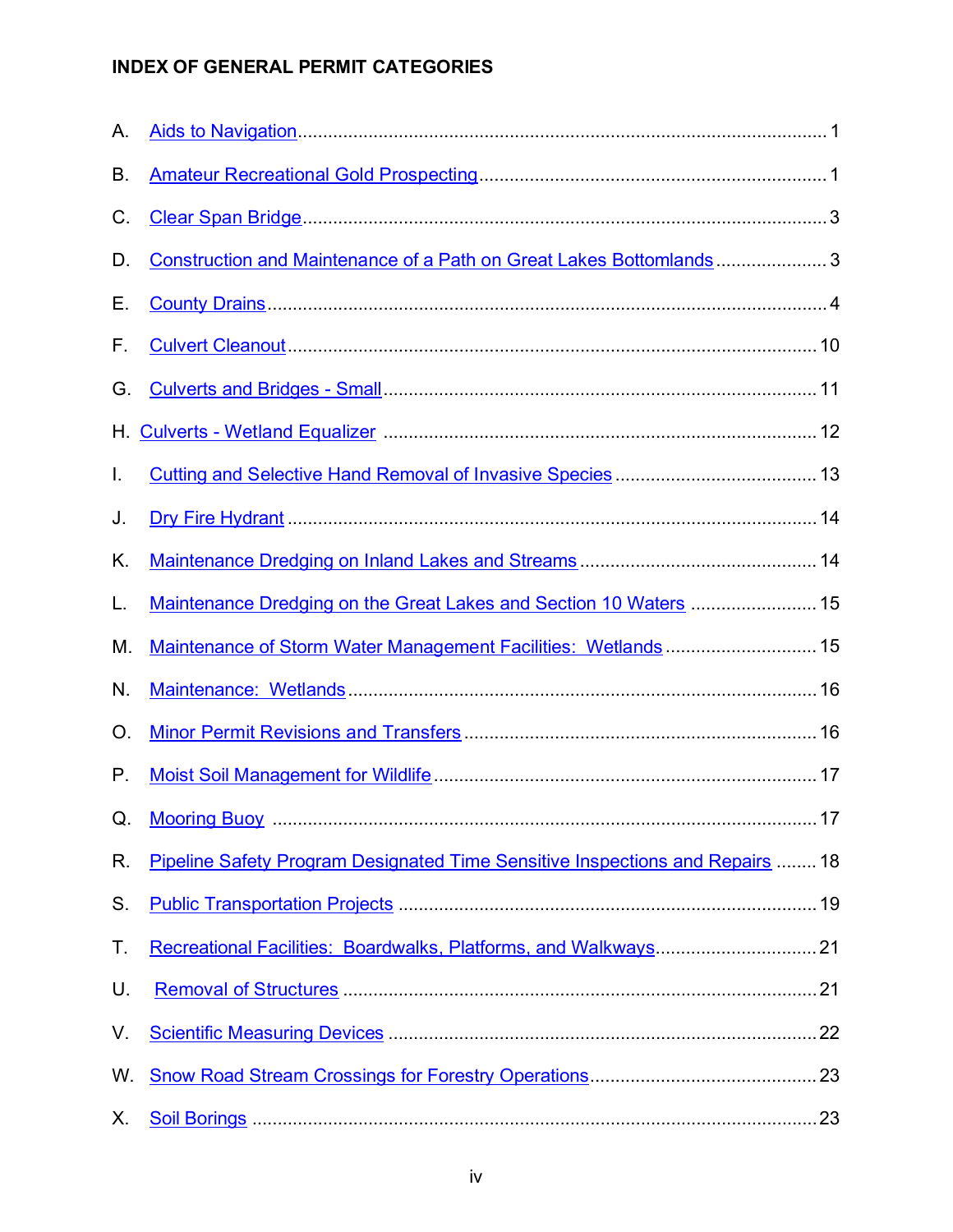| Z. Storm Water Management Facilities: Inland Lakes and Streams  24 |  |
|--------------------------------------------------------------------|--|
|                                                                    |  |
|                                                                    |  |
|                                                                    |  |
|                                                                    |  |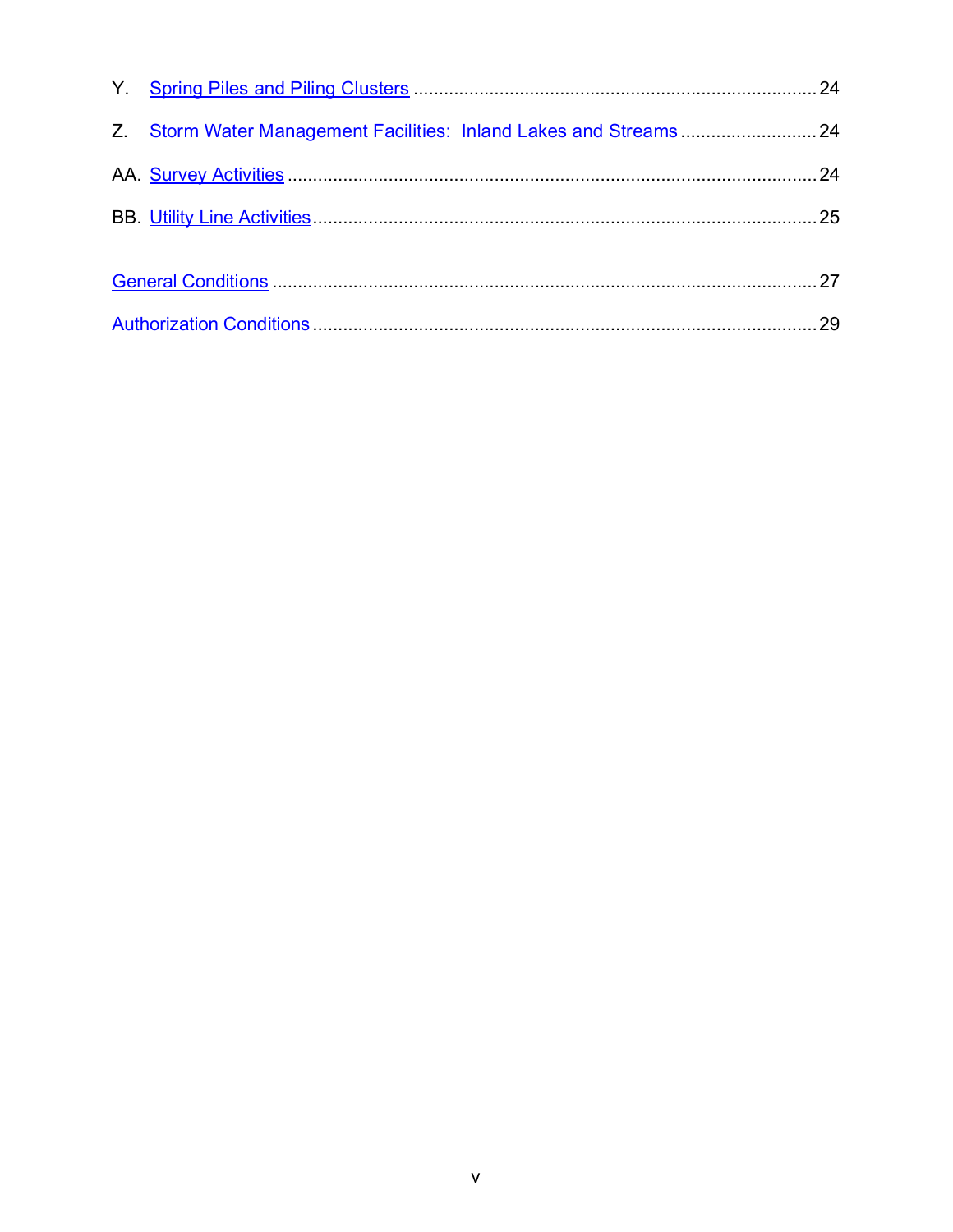#### **GENERAL PERMIT CATEGORIES**

The following activities are incorporated into this list of GP categories. The proposed activity must meet the specific criteria of a category in addition to the General Criteria, Exclusions, and General Conditions. Each category lists the statute(s) to which it applies.

## <span id="page-5-0"></span>**A. Aids to Navigation**

*Category applies to: Part 31, Floodplain Regulatory Authority Part 301, Inland Lakes and Streams Part 303, Wetlands Protection Part 325, Great Lakes Submerged Lands* 

The placement of aids to navigation and regulatory markers that meets all of the following:

- The aids are approved by the United States Coast Guard, if applicable.
- The aids are approved under Part 801, Marine Safety, of the NREPA.
- Aids for navigation shall not be used for mooring.

## <span id="page-5-1"></span>**B. Amateur Recreational Gold Prospecting**

*Category applies to: Part 31, Floodplain Regulatory Authority Part 301, Inland Lakes and Streams Part 303, Wetlands Protection Part 325, Great Lakes Submerged Lands* 

Amateur recreational gold prospecting with a hand-operated sluice box that is either:

1. Along select portions of streams on state-owned mineral and surface lands and meets all of the following:

- This category does not include the following sensitive natural resource areas: state designated natural rivers, state designated natural areas, or state designated trout streams. Note: Applicants may apply for authorization under this category for stream segments highlighted in yellow on the Amateur Recreational Gold Prospecting layer on the Wetland Map Viewer found at [www.mcgi.state.mi.us/wetlands/.](http://www.mcgi.state.mi.us/wetlands/) The stream segments highlighted in yellow have been determined to avoid, to the extent practicable, adverse impact on state or federally listed threatened or endangered species. The applicant may request authorization under this category for up to 1 mile of identified stream segments.
- Dredging or excavation shall only be done with a shovel in the stream bed and shall not disturb the banks of the stream.
- The hand-operated sluice box used shall not be larger than 52 inches long, 12 inches wide, and 6.5 inches deep.
- The use of a powered sluice box or any power operated dredge or equipment of any kind is not included in this category.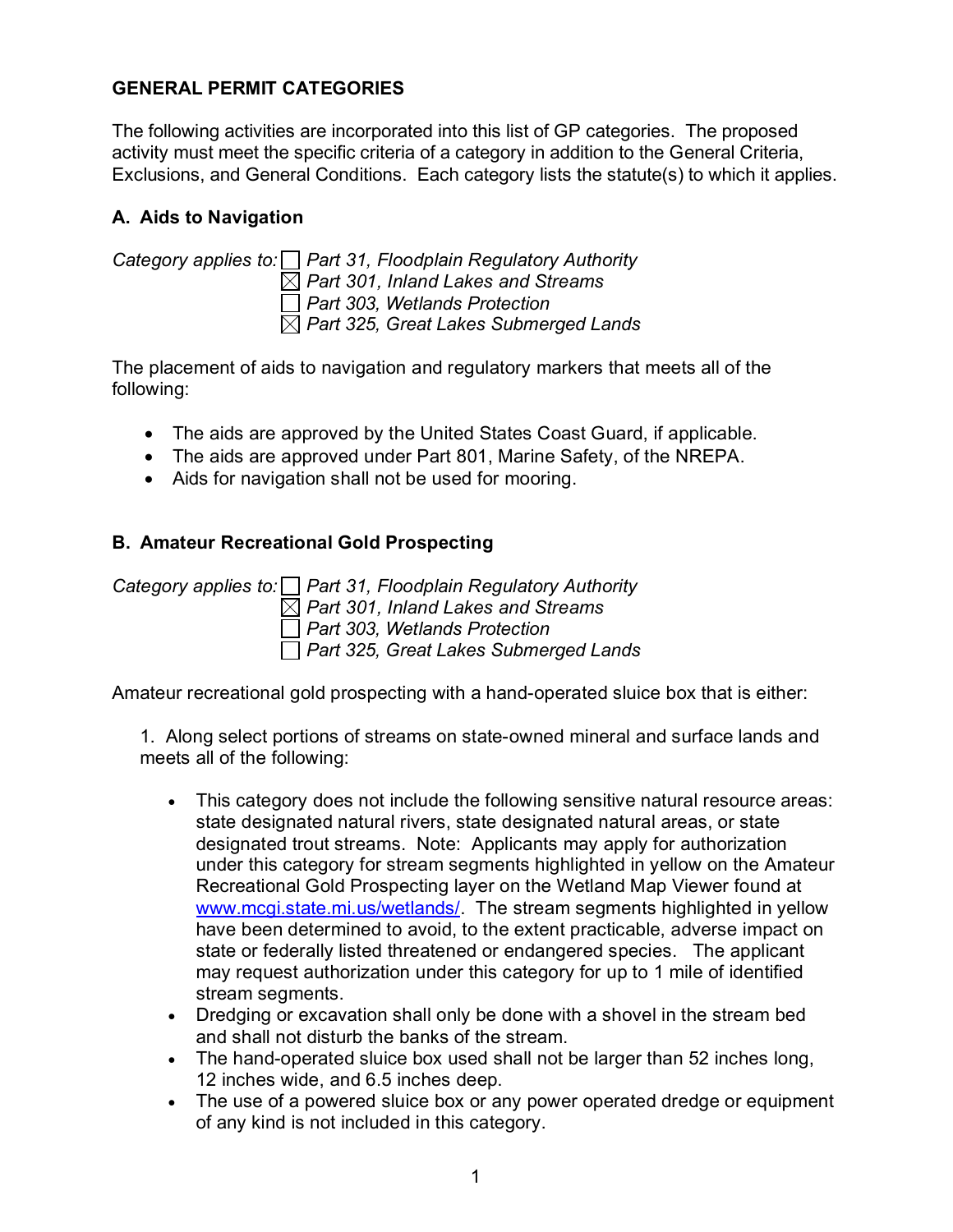- This category is not applicable in any area of a stream if native mussels are encountered while using a sluice box. The applicant must prospect in another authorized stream segment if native mussels are encountered.
- Individual prospecting areas shall be 300 square feet or less per site with up to 4 sites per

1 mile of stream segments. No more than 1 sluice box per identified stream segments can be authorized.

- Sluicing is only allowed between July 1 and August 31 from dawn until dusk.
- Processing extractive chemicals shall not be used.
- The removed material may not be temporarily or permanently placed in a wetland or floodplain. Only material removed from the stream may be placed back into the stream. Materials originating outside of the stream cannot be sluiced. Any increase in turbidity caused by the activity must settle or dissipate within 40 feet downstream.
- This category shall not be used to destroy or alter areas of existing wetland or aquatic vegetation.
- Authorizations under this category are limited to the recovery of 1/2 Troy ounce or 15.55 grams of gold per year.
- The applicant must ensure that they remain on the riparian interest area of a streambed in state ownership. (The ownership interest in the stream bed is divided between the owners of opposing stream banks at the thread of the stream.)
- 2. Along streams where written authorization is obtained from the riparian property owners and meets all of the following:
	- This category applies only where the stream bottom is predominately gravel.
	- Dredging or excavation shall only be done with a shovel in the stream bed and shall not disturb the banks of the stream.
	- The hand-operated sluice box used shall not be larger than 52 inches long, 12 inches wide, and 6.5 inches deep.
	- The use of a powered sluice box or any power operated dredge or equipment of any kind is not included in this category.
	- This category is not applicable in any area of a stream if native mussels are encountered while using a sluice box.
	- No more than 1 sluice box per riparian interest area can be authorized.
	- Sluicing is only allowed between July 1 and August 31.
	- Individual prospecting areas shall be 300 square feet or less per location.
	- Processing extractive chemicals shall not be used.
	- The removed material may not be temporarily or permanently placed in a wetland or floodplain. Only material removed from the stream may be placed back into the stream. Materials originating outside of the stream cannot be sluiced. Any increase in turbidity caused by the activity must settle or dissipate within 40 feet downstream.
	- This category shall not be used to destroy or alter areas of existing wetland or aquatic vegetation.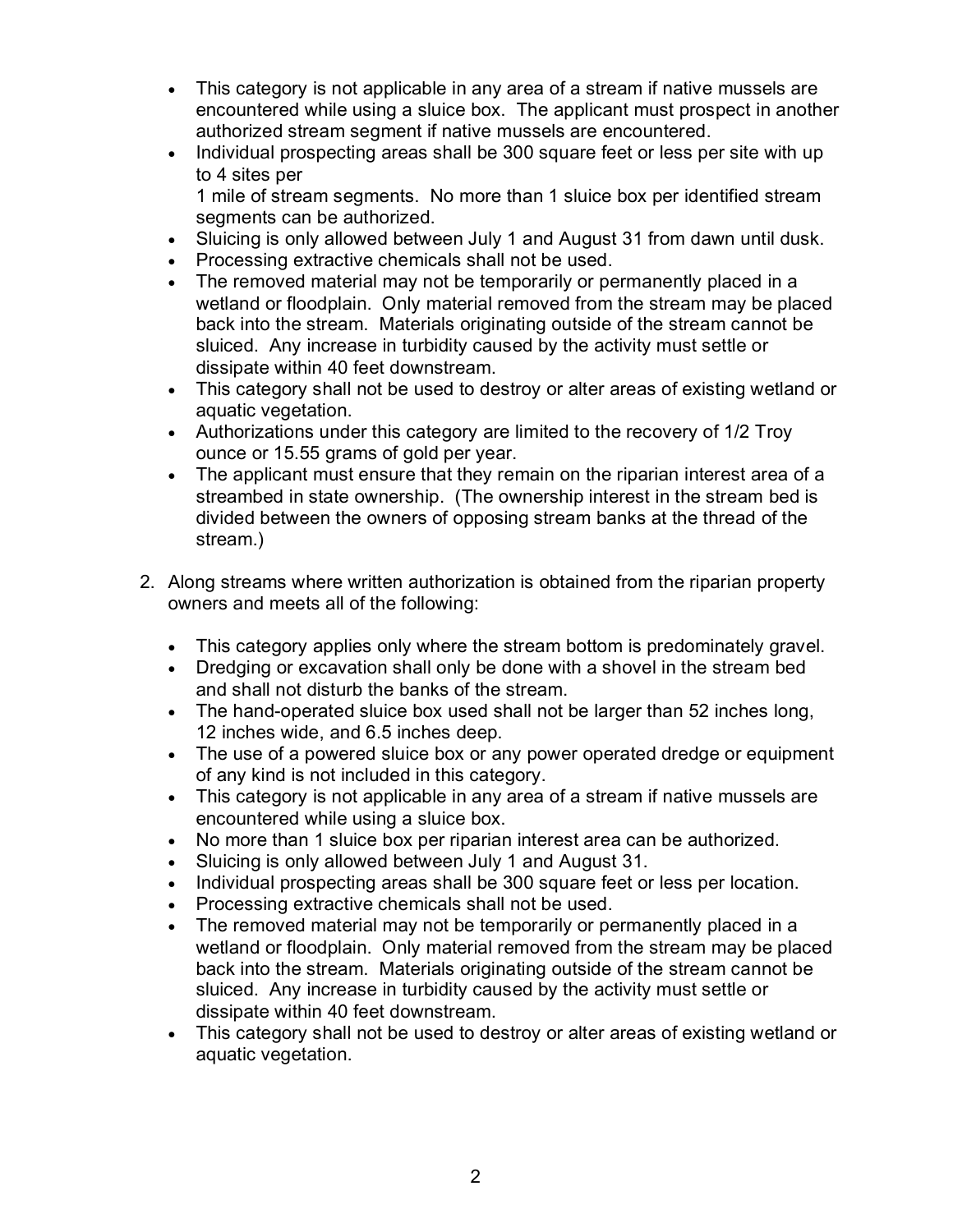## <span id="page-7-0"></span>**C. Clear Span Bridge**

*Category applies to: Part 31, Floodplain Regulatory Authority Part 301, Inland Lakes and Streams Part 303, Wetlands Protection Part 325, Great Lakes Submerged Lands* 

New or replacement clear span bridges on streams that meet all of the following:

- Any abutments or foundations must be placed a minimum of 1.2 times the bankfull width.
- The lowest bottom beam elevation is at or above the natural ground elevations on either bank and spans the entire bankfull width.
- No filling or dredging in the bankfull channel or adjacent wetlands is included in this category, unless approved by EGLE based on site conditions.
- The structure will allow passage of watercraft that could be expected to navigate the water involved.
- The bridge shall be anchored to prevent floatation during periods of high water.
- Placement of up to 500 square feet of fill per bridge in wetlands associated with the stream crossing to facilitate placement of the bridge abutments.

Bankfull is the width of the stream that corresponds to the depth where water fills a main channel to the point of overflowing. In instances where the applicant is unsure of the bankfull width, it is recommended that the applicant contact EGLE staff and request a preapplication site review. In legally established drains (except those constituting mainstream portions of certain natural watercourses identified in rule), if bankfull indicators are not present, the structure span may be determined by calculating the 1.5 year stream width at the 1.5-year flow that is based on a stable stream width and depth or by applying the regional reference curves in the 2015 report "Revised Bankfull Discharge for Selected Michigan Rivers and Regional Hydraulic Geometry Curves for Estimating Bankfull Characteristics in Southern Michigan Rivers" or other EGLE approved report.

In addition, for stream crossing locations where the drainage area is 2 square miles or greater:the approach fill shall slope to natural ground elevations within 10 feet of either side of the structure and the lowest bottom beam elevation shall be at or above the natural ground elevations on either bank.

#### <span id="page-7-1"></span>**D. Construction and Maintenance of a Path on Great Lakes Bottomlands**

*Category applies to: Part 31, Floodplain Regulatory Authority Part 301, Inland Lakes and Streams Part 303, Wetlands Protection Part 325, Great Lakes Submerged Lands* 

Construction and maintenance of a temporary access walkway from the upland on the riparian property directly to the shoreline across swales with standing water on Great Lakes Bottomland lying below the Ordinary High Water Mark and above the water's edge,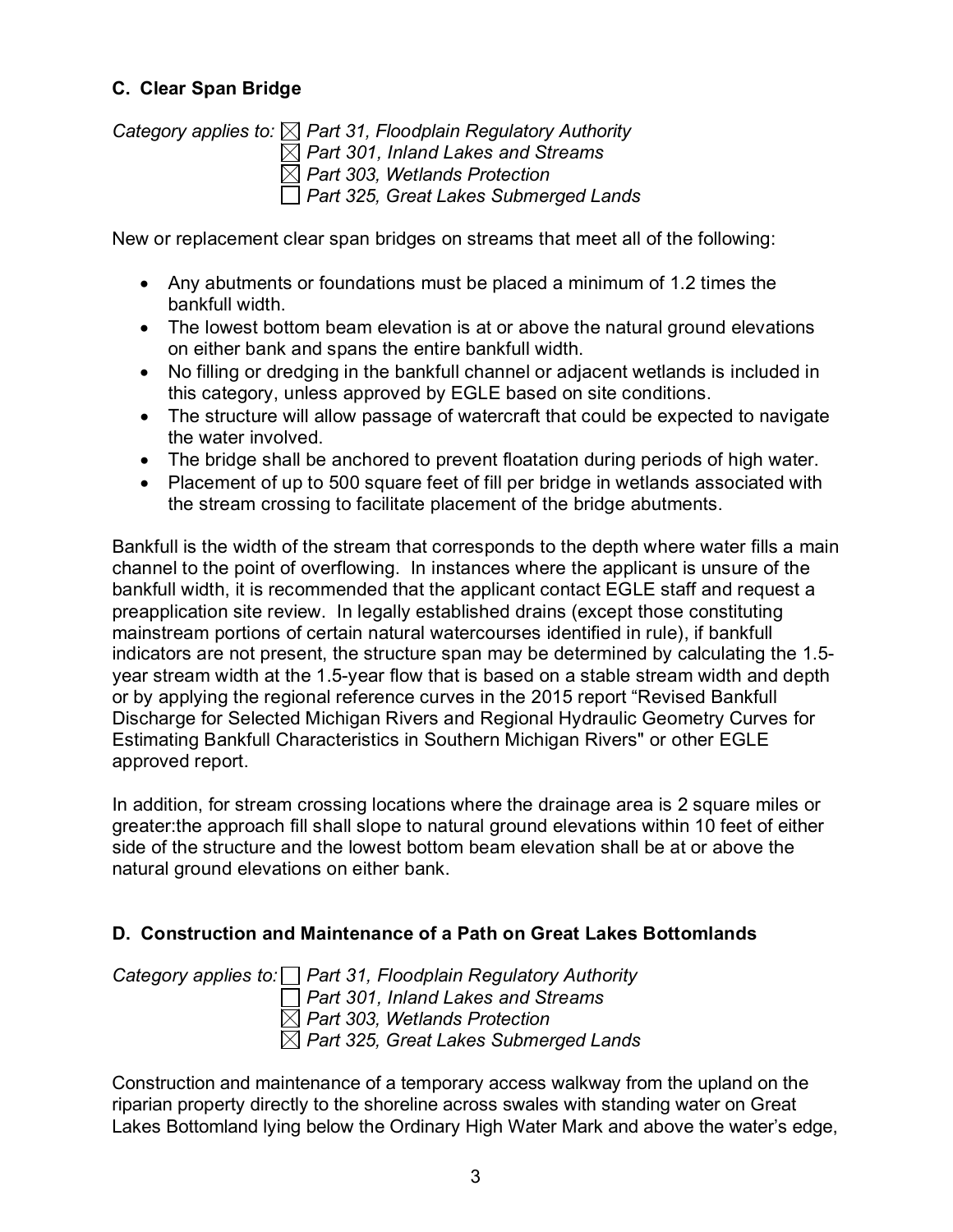in areas that are naturally free of vegetation or where all vegetation has been removed and maintained in accordance with the NREPA that meets the following:

- The path does not exceed six feet in bottom width and consists of sand and pebbles obtained from the exposed, nonvegetated bottomlands or from the upland on the riparian property.
- Grading of the pathway such that the natural contours of the land are altered, or placement of a permanent structure such as a boardwalk or dock, is not included in this category.
- Path construction is limited to one walkway per individual private property. Adjoining property owners may share one path under this category, not exceeding 12 feet in bottom width, located to avoid and minimize adverse natural resource impacts. Path construction for public access areas or commercial hotels is limited to one walkway under this category, not exceeding 10 feet in bottom width, for every 200 feet of riparian property frontage. Public access or commercial areas with less than 400 feet of frontage may be authorized under this category to construct one 10-foot wide pathway.

## <span id="page-8-0"></span>**E. County Drains**

Activities conducted in legally established drains pursuant to the Drain Code for an identified drain project as outlined below. When an application for a project is received by EGLE under this category, EGLE shall make a decision on an authorization within 30 days. Authorizations under this category shall be valid until December 31 of the year following the year in which the authorization is granted.

By January 20 of each year, a drain commissioner or drainage board may submit a Request for Coordination that includes a list of known project locations planned for the year, the anticipated date of application submittal for each project location, and an agreement to the terms of this category. EGLE shall respond by March 1. A separate application must be submitted for each project location a minimum of 30 days prior to the anticipated start date.

Activities in this category shall meet the following:

- Only a drain commissioner or drainage board or the Department of Agriculture and Rural Development on behalf of an Intercounty Drainage Board may apply for an authorization under this category.
- The activities are in a drain that was legally established and constructed pursuant to the drain code of 1956, 1956 PA 40, MCL 280.1 to 280.630. Activities undertaken by an individual, agency, or developer that are not part of a drain project conducted pursuant to the drain code are not included in this category.
- Planting and seeding below the OHWM shall be comprised only of species that are considered native to Michigan according to the Floristic Quality Assessment for the State of Michigan.
- Temporary stabilization measures shall be installed before or upon commencement of the authorized activity, and shall be maintained until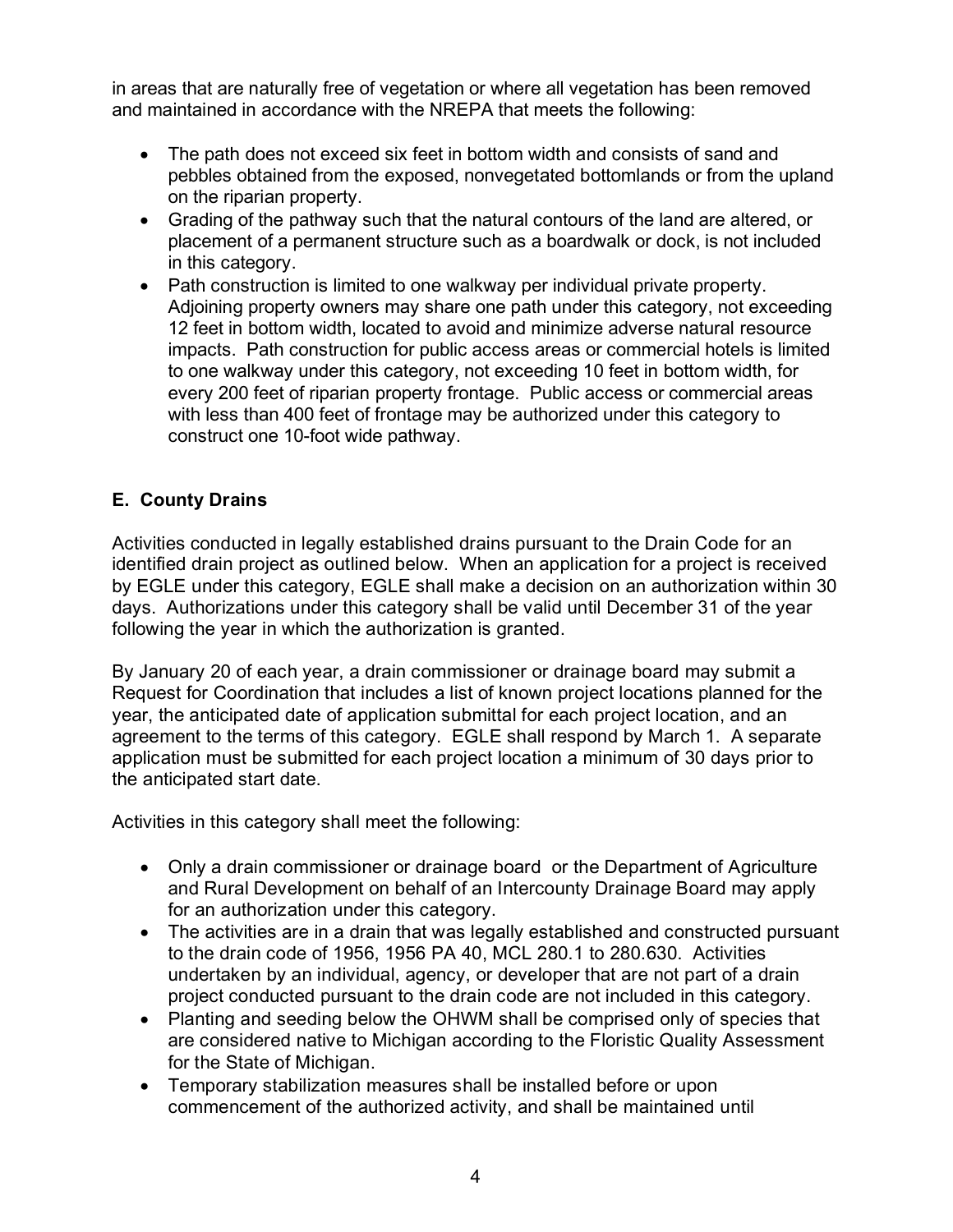permanent measures are in place. Permanent measures shall be in place within 5 days of achieving final grade.

- The activities shall not cause damage to property or a threat to life or personal injury.
- This category does not include activities in wetlands.
- If sediment testing is required, testing has been conducted in accordance with EGLE policy and the applicant has provided sample results showing concentrations are less than levels of concern or dredging will not exacerbate a pre-existing problem as determined according to EGLE policy.

If at any time it is determined that an activity being conducted or has been conducted under an authorization under this category does not meet the requirements under this category, the drain commissioner or drainage board shall immediately stop any work at the site and submit the following information to EGLE within 30 days:

- The activities that have occurred, their specific location, photos, and site plans.
- The date the work was undertaken.
- A restoration plan indicating the actions that will be undertaken to bring the site into compliance with the requirements above and a time line for compliance not to exceed 90 days.
- Any other relevant information.

A drain commissioner or drainage board shall not receive a new authorization under this category if significant violations of this category under a previous authorization granted to that drain commissioner or drainage board have not been corrected.

By December 31 of each year, the drain commissioner or drainage board shall submit a report to EGLE for each drain project that includes activities performed under this permit category during that calendar year that includes the following:

- The name of the drain and the location and nature of the activities performed.
- Plan detail showing the activity authorized under this category.
- Certification by a licensed engineer, after work is completed, that the licensed engineer inspected the work and verified that the activity met all the requirements of this category and the authorization conditions.
- Certification by the permittee that the work was completed.
- Photos taken from the same vantage points prior to construction activities and after the work is completed.

After the report has been submitted, EGLE shall determine the projects that it will site inspect to determine compliance with this category.

A copy of the specifications of this category shall be a part of all authorizations issued under this category.

For the purposes of this category, bankfull is the width of the stream that corresponds to the depth where water fills a main channel to the point of overflowing. In instances where the applicant is unsure of the bankfull width, it is recommended that the applicant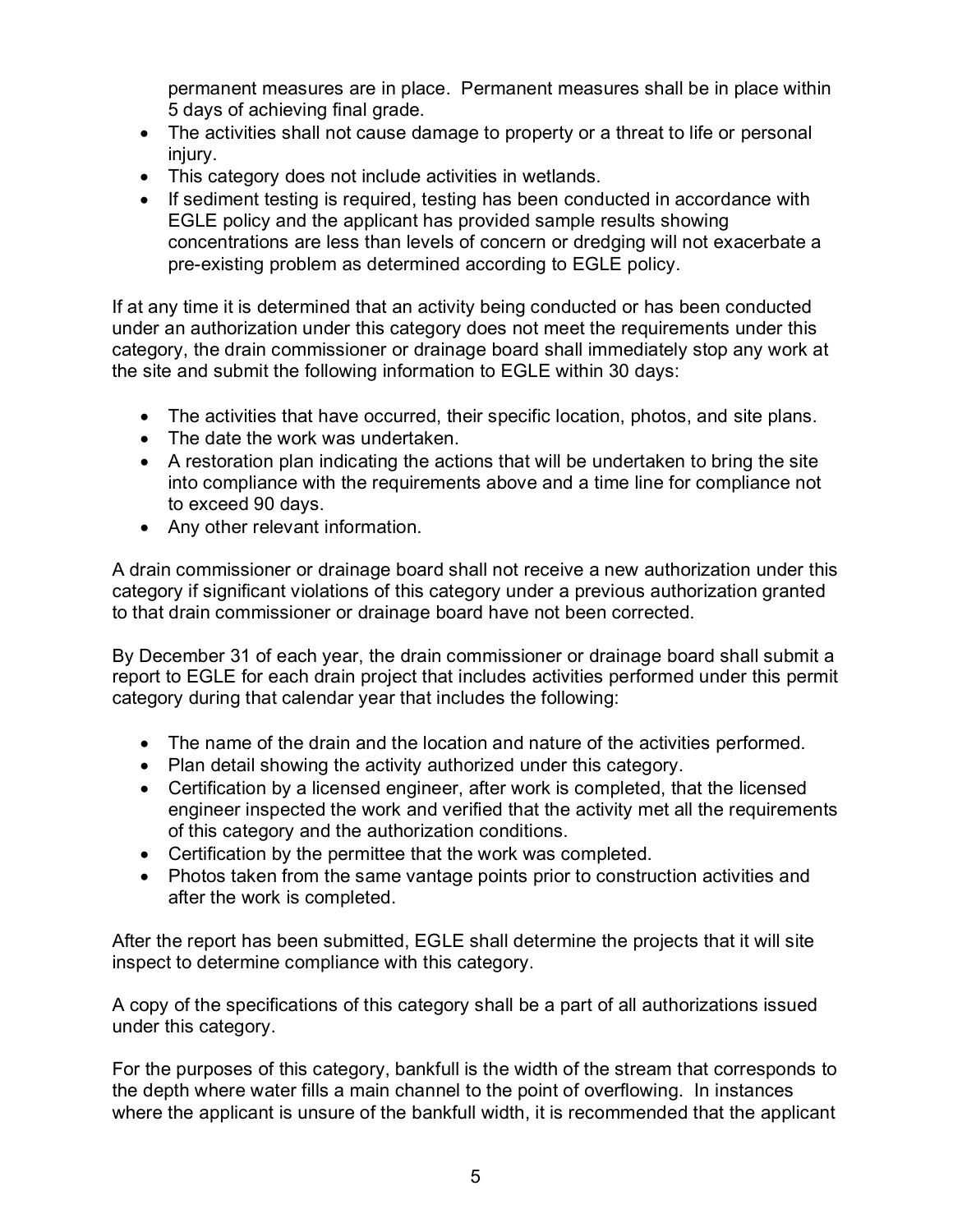contact EGLE and request a preapplication site review. In legally established drains (except those constituting mainstream portions of certain natural watercourses identified in rule), the bankfull width may be determined by: (1) bankfull indicators in the field, (2) calculating the 1.5-year stream width at the 1.5-year flow that is based on a stable stream width and depth, or (3) by applying the regional reference curves in the 2015 report, "Revised Bankfull Discharge for Selected Michigan Rivers and Regional Hydraulic Geometry Curves for Estimating Bankfull Characteristics in Southern Michigan Rivers," or other EGLE approved report.

The total length of new culverts (enclosures) per drain project under this category shall be less than 300 feet, including end sections. New culvert enclosures shall not exceed 150 feet per mile per project. For the purposes of this category, the portion of the structure that has mitered ends or end sections with no top shall not be considered part of the enclosure length.

*1. Subcategory applies to: Part 31, Floodplain Regulatory Authority Part 301, Inland Lakes and Streams Part 303, Wetlands Protection Part 325, Great Lakes Submerged Lands* 

For Part 301, the following activities may be authorized under this category in legally established and constructed drains pursuant to the drain code of 1956, 1956 PA 40, MCL 280.1 to 280.630, if performed with best management practices (BMP):

- a. Clear span bridges: New or replacement clear span bridges that meet all of the following:
	- Any abutment foundations or piers must be placed at a minimum of 1.2 times the bankfull width.
	- The lowest bottom beam elevation is at or above the natural ground elevations on either bank and spans the entire bankfull width.
	- The structure will allow passage of watercraft that could be expected to navigate the water involved.
	- The bridge shall be anchored to prevent floatation during periods of high water.
	- The placement of riprap shall be limited to the minimum necessary to ensure proper stabilization of the side slopes and fill in the immediate vicinity of the bridge. Riprap placement shall not extend upstream or downstream of the bridge more than 25 feet on each end and shall be a maximum of 25 cubic yards. Riprap shall be properly sized based on velocity and consist of natural field stone or rock. Broken concrete, free of protruding metal, contaminants, and other foreign material, may be allowed in legally established drains except those constituting mainstream portions of certain natural watercourses identified in rule.
- b. Short Culverts and Bridges: New or nonexempt replacement culvert and bridge structures that are 6 feet or less in span and 30 feet or less in length that meet all of the following: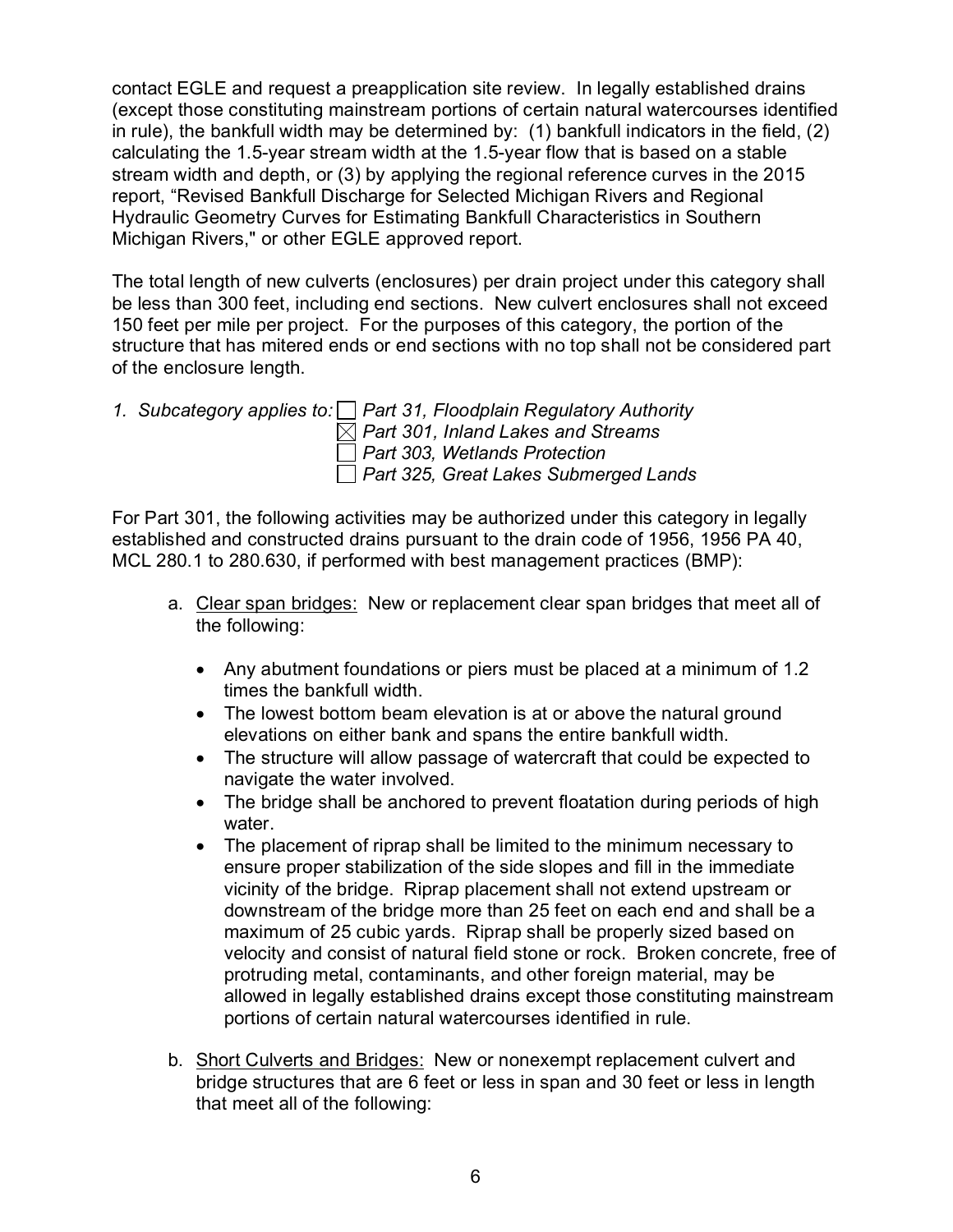- The structure must be bottomless (3-sided), or if the structure has a bottom, the invert elevation must be buried/set below the drain design grade 1/6 of the bankfull width up to a maximum buried depth of 1 foot. For streams with a bankfull width of 3 feet or less, burial is not required in non-alluvial channels (e.g., bedrock substrate).
- The structure spans a minimum of bankfull width.
- The structure is aligned with the centerline of the stream.
- For replacements, the existing culvert cannot be perched (i.e., a culvert with an outlet invert elevated above the downstream water surface, allowing a freefall condition).
- The structure must be placed at a flat slope or at an approved design slope of a legally established drain. For stream crossings with an approximate slope of 3% or greater, the structure must be bottomless (or a clear span bridge) to be included in this category.
- The placement of riprap shall be limited to the minimum necessary to ensure proper stabilization of the side slopes and fill in the immediate vicinity of the structure. Riprap placement shall not extend upstream or downstream of the structure more than 25 feet on each end and shall be a maximum of 25 cubic yards. Riprap shall be properly sized based on velocity and consist of natural field stone or rock. Broken concrete, free of protruding metal, contaminants, and other foreign material, may be allowed in legally established drains, except those constituting mainstream portions of certain natural watercourses identified in rule.
- c. Culvert End Sections, Headwalls, and Wingwalls. Installation or replacement of culvert end sections, headwalls, and wingwalls, that meet all the following:
	- The end area of the end section must be equal to or greater than the existing structure's end area and the length of the end section shall be a maximum of 12 feet.
	- Dredging and/or filling are limited to the minimum necessary to install the structure.
	- The proposed inverts shall be at or below the existing stream bottom.
	- The structure shall be designed and placed to ensure that any increase in stream erosion or downcutting is prevented.
	- The placement of riprap shall be limited to the minimum necessary to ensure proper stabilization of the side slopes and fill in the immediate vicinity of the culvert. Riprap placement shall not extend upstream or downstream of the culvert more than 25 feet on each end. Total fill, including riprap, shall be a maximum of 25 cubic yards. Riprap shall be properly sized based on velocity and consist of natural field stone or rock. Broken concrete, free of protruding metal, contaminants, and other foreign material, may be allowed in legally established drains except those constituting mainstream portions of certain natural watercourses identified in rule.
	- The existing culvert is not perched (i.e., a culvert with an outlet invert elevated above the downstream water surface, allowing a freefall condition).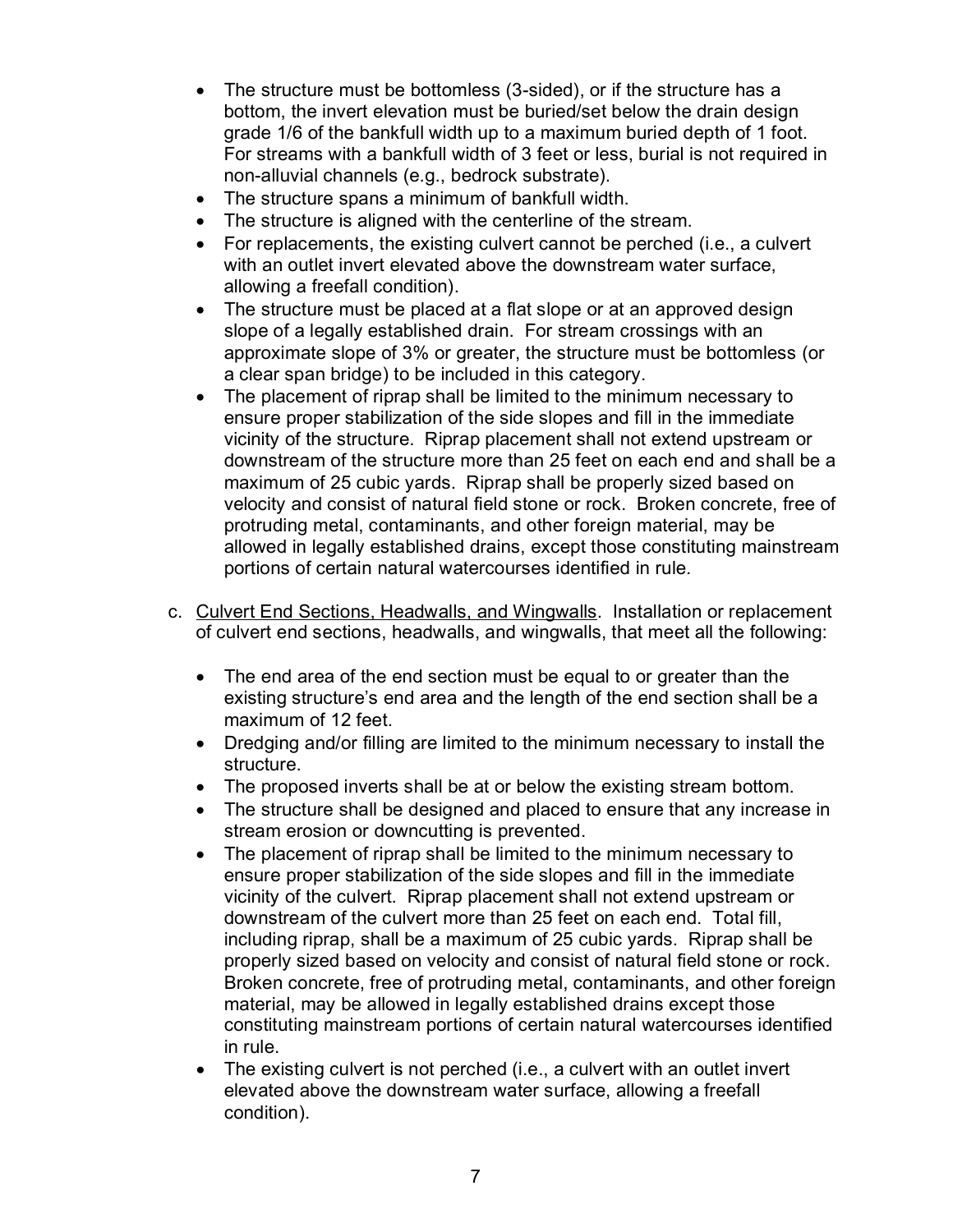- d. Riprap: Placement of a total of less than 1000 linear feet of riprap per drain project and no more than 500 linear feet per drain mile for toe protection, spillways, and other preventative measures, that meets all the following:
	- Riprap shall be properly sized based on velocity and consist of natural field stone or rock. Broken concrete, free of protruding metal, contaminants, and other foreign material, may be allowed in legally established drains, except those constituting mainstream portions of certain natural watercourses identified in rule.
	- Riprap shall be less than 1 cubic yard per linear foot and shall not be used for full lining of the channel.
	- The riprap shall be recessed to match bank and bottom grades and shall not impair surface water flow.
	- Excavation shall be limited to the amount necessary for erosion protection.
- 2. Subcategory applies to:  $\Box$  Part 31, Floodplain Regulatory Authority

 $\boxtimes$  Part 301, Inland Lakes and Streams

*Part 303, Wetlands Protection* 

*Part 325, Great Lakes Submerged Lands* 

For Part 301, the following activities may be authorized under this category in legally established and constructed drains pursuant to the drain code of 1956, 1956 PA 40, MCL 280.1 to 280.630, if performed with BMPs. This subcategory does not apply to mainstream portions of certain natural watercourses identified in rule.

- a. Long Culverts and Bridges: New or nonexempt replacement structures that are 100 feet or less in length each that meet all of the following:
	- The structure must be bottomless (3-sided or a clear span bridge), or if the structure has a bottom, the invert elevation must be buried below the stream bottom 1/6 of the bankfull width up to a maximum buried depth of 2 feet. Alternatively, the bottom of the structure may be buried 6 inches to 1 foot below the drain design grade if the structure bottom is more than 1/6 of the bankfull width (up to a maximum of 2 feet) below the existing stream bottom and if the structure bottom is stabilized with properly sized riprap that does not extend above the design grade elevation.
	- Structures shall be set on the same slope as the deepest part of the riffle channel measured from the upstream riffle to a downstream riffle outside of the effects of any existing structure, or at an approved design slope. For stream crossings with a slope of 3% or greater and more than 3 feet in span, a bottomless (3-sided) structure or clear span bridge is required to meet this category.
	- The structure must span a minimum of the bankfull width of the stream.
	- For the replacement of a perched culvert (i.e., a culvert with an outlet invert elevated above the downstream water surface, allowing a freefall condition), grade control structures may be required.
	- The structure shall be installed to align with the centerline of the stream at both the inlet and outlet ends. If needed, up to 25 feet of the channel at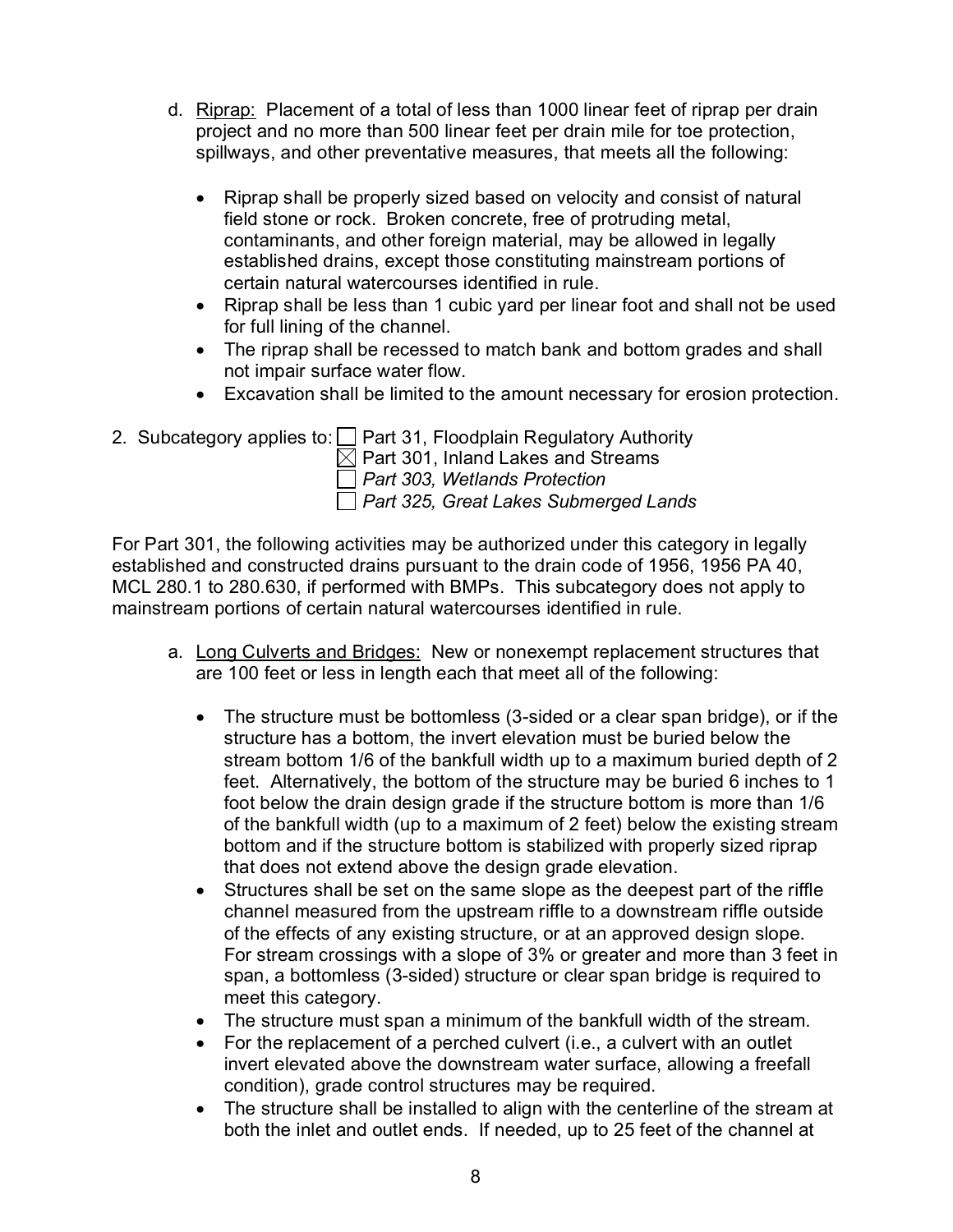either end can be reshaped to allow for a smooth transition. The bankfull width must be maintained for any reshaped areas. Meanders upstream or downstream of the structure shall not be eliminated when creating a smooth transition. For new structures 70 feet in length or longer, the 25 feet of channel at both ends of the structure shall be improved by at least one of the following methods: (1) the entrenchment ratio shall be improved over the existing condition and be at least 1.4 or greater, (2) a bankfull bench on each bank equal to at least 1/3 the bankfull width shall be constructed, or (3) bioengineered bank stabilization that meets MP 2 shall be installed.

- The structure will allow passage of watercraft that could be expected to navigate the water involved.
- The placement of riprap shall be limited to the minimum necessary to ensure proper stabilization of the side slopes and fill in the immediate vicinity of the structure. Riprap placement shall not extend upstream or downstream of the structure more than 25 feet on each end and shall be a maximum of 25 cubic yards. Riprap shall be properly sized based on velocity and consist of natural field stone or rock. Broken concrete, free of protruding metal, contaminants, and other foreign material, may be allowed in legally established drains except those constituting mainstream portions of certain natural watercourses identified in rule.
- b. Drain realignments: A drain realignment of up to 300 linear feet per drain project that increases aquatic resource functions and services by meeting all of the following:
	- The entrenchment ratio of the drain shall be improved over the existing condition and be at least 1.4 or greater.
	- The existing drain runs parallel to the road.
	- The realignment is within the existing drain or road right-of-way.
	- The realigned drain shall not exceed the depth and bottom width of the existing drain.
	- The realigned drain shall retain the same slope and bed features (e.g., riffles and substrate) and consistent length as the existing drain.

#### *3.* Storm Water Outfall Structures

*Subcategory applies to: Part 31, Floodplain Regulatory Authority Part 301, Inland Lakes and Streams Part 303, Wetlands Protection Part 325, Great Lakes Submerged Lands* 

Construction, maintenance, or modification of storm water outfall structures in legally established and constructed drains pursuant to the drain code of 1956, 1956 PA 40, MCL 280.1 to 280.630, if performed with BMPs, that meet all of the following:.

• Discharges shall meet state water quality standards or the effluent from the outfall is otherwise in compliance with regulations issued under the NPDES Program (Part 31 of the NREPA). The discharge has been passed through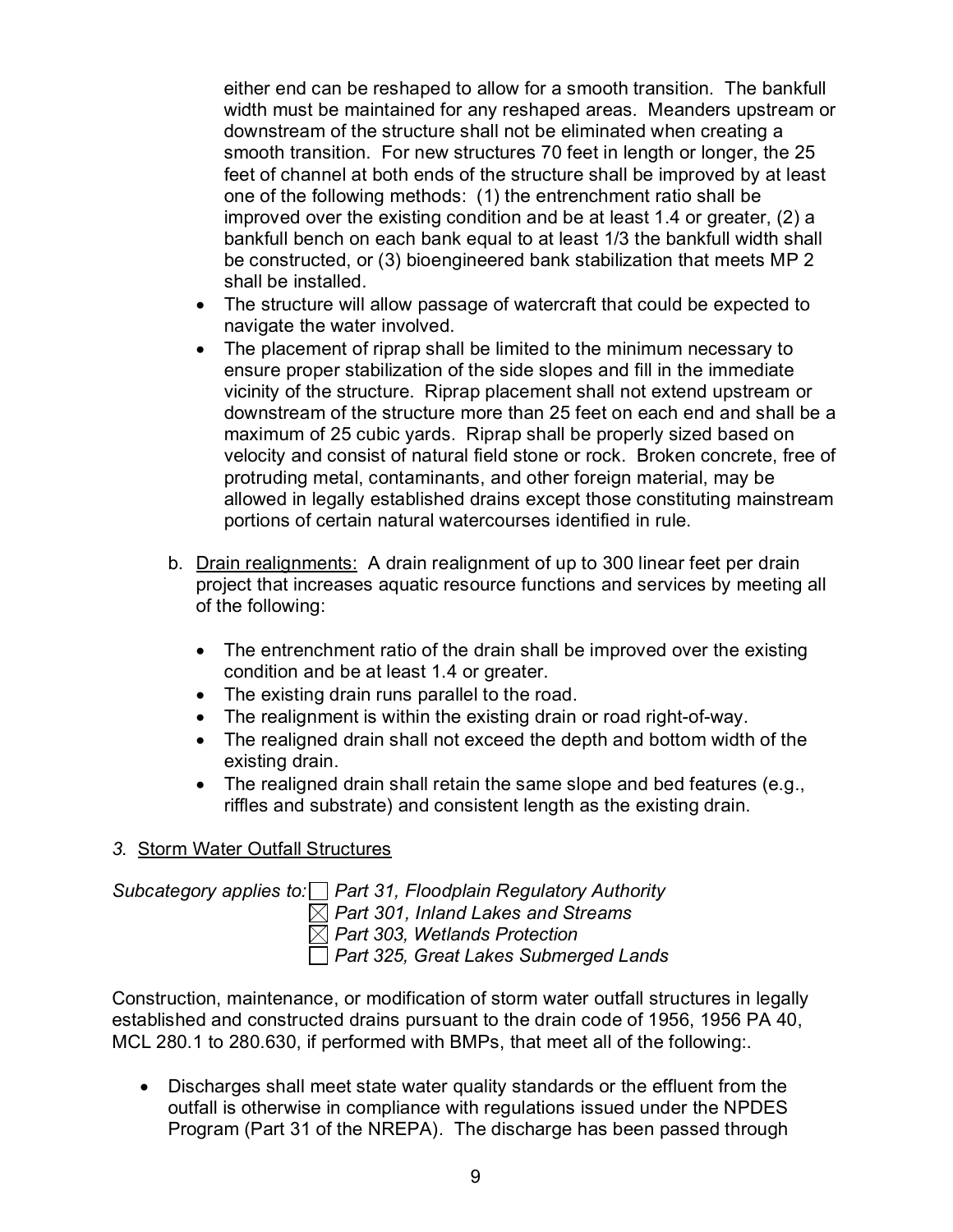storm water treatment devices (i.e., best management practices) to maximize the removal of sediments and other contaminants (e.g., oil, grit, trash, heavy metals, etc.) using the best available and practicable technologies that are necessary when considering the receiving waters and associated aquatic resources.

- The face of the outfall structure shall conform to the side slope of the bank and not extend into the receiving water to impair navigation or create shoreline pockets capable of trapping debris.
- The outfall shall not result in changes in the ecological type of the wetland. Changes to the wetland watershed area and impacts from water storage shall be minimized.
- The outlet shall be stabilized to prevent soil erosion. Excavation and riprap shall be limited to the minimum necessary to ensure proper stabilization. Riprap shall consist of natural field stone or rock (broken concrete is not allowed). Broken concrete, free of protruding metal, contaminants, and other foreign material, may be allowed in legally established drains.
- This subcategory does not apply to mainstream portions of certain natural watercourses identified in rule.

## <span id="page-14-0"></span>**F. Culvert Cleanout**

*Category applies to: Part 31, Floodplain Regulatory Authority*

*Part 301, Inland Lakes and Streams*

*Part 303, Wetlands Protection* 

*Part 325, Great Lakes Submerged Lands* 

Cleanout activities for existing culverts that meet all of the following:

- Accumulated sediment and small debris may be removed from within a maximum of 25 feet on either side of the culvert ends to restore a stable stream width and slope.
- Sediments shall be captured to prevent downstream loss of suspended material. When feasible, sufficient materials shall be left to maintain natural bottom materials within the culvert.
- All dredged or excavated materials shall be removed to an identified upland site exclusive of floodplain or wetland areas.
- The culvert cleanout will not result in wetland impact more than a 4-foot diameter circle at each culvert end.
- The culvert cleanout will occur during periods of low flow.
- The culvert cleanout will not occur during any critical fish spawning windows.
- The culvert cleanout will not cause bank or channel failure.
- If sediment testing is required, testing has been conducted in accordance with EGLE policy and the applicant has provided sample results showing concentrations are less than levels of concern or dredging will not exacerbate a pre-existing problem as determined according to EGLE policy.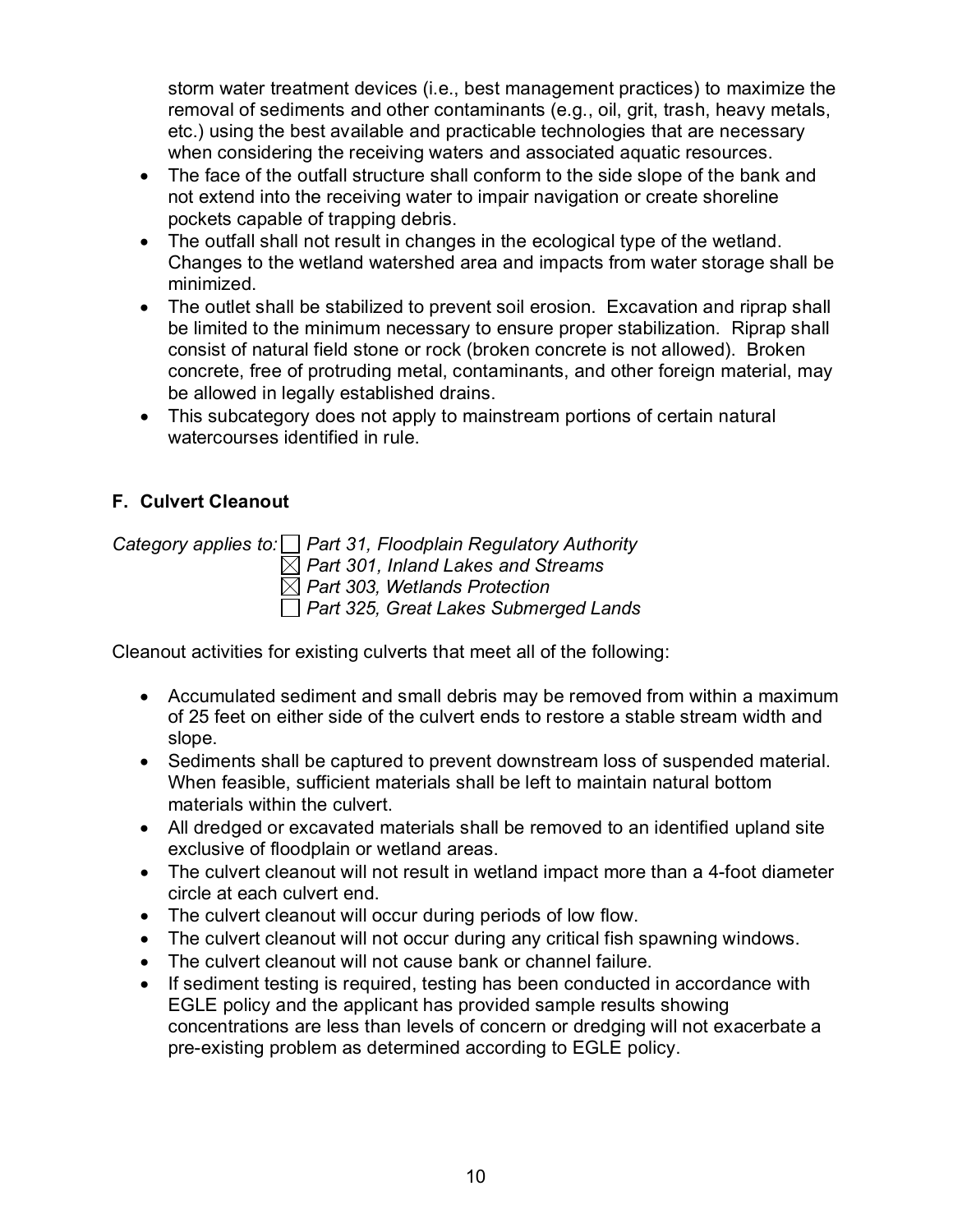#### <span id="page-15-0"></span>**G. Culverts and Bridges - Small**

*Category applies to: Part 31, Floodplain Regulatory Authority Part 301, Inland Lakes and Streams Part 303, Wetlands Protection Part 325, Great Lakes Submerged Lands* 

New or replacement culvert and bridgestructures that are 6 feet or less in span and 30 feet or less in length that meet all of the following:

- The structure must be bottomless (3-sided), or if the structure has a bottom then the invert elevation must be buried below the stream bottom 1/6 of the bankfull width up to a maximum buried depth of 1-foot. For streams with a bankfull width of 3 feet or less, EGLE may determine that burial is not required in non-alluvial channels (e.g., bedrock substrate).
- The structure spans a minimum of bankfull width. Only a single structure at each crossing is allowed under this category (i.e., multiple culverts at a crossing are not included in this category).
- The structure is aligned with the centerline of the stream at both the inlet and outlet ends. Meanders upstream or downstream of the structure shall not be eliminated.
- For replacements, the existing culvert cannot be perched (i.e., a culvert with an outlet invert elevated above the downstream water surface, allowing a freefall condition).
- The structure must be placed at a flat slope, unless a steeper slope is approved by EGLE, or for legally established drains, at an approved design slope. For stream crossings with an approximate slope of 3% or greater, as determined by EGLE, the structure must be bottomless (or a clear span bridge) to be included in this GP category.
- The placement of riprap shall be limited to the minimum necessary to ensure proper stabilization of the side slopes and fill in the immediate vicinity of the structure. Riprap shall not extend upstream or downstream of the structure more than 25 feet on each end. Riprap shall be properly sized based on velocity and consist of natural field stone or rock (broken concrete is not allowed). Natural field stone or rock includes crushed quarry rock. Broken concrete, free of protruding metal, contaminants, and other foreign material, may be allowed in legally established drains, except those constituting mainstream portions of certain natural watercourses identified in rule. Riprap shall not extend waterward of the existing banks up or downstream to avoid obstructing flood flows.

Bankfull is the width of the stream that corresponds to the depth where water fills a main channel to the point of overflowing. In instances where the applicant is unsure of the bankfull width, it is recommended that the applicant contact EGLE staff and request a preapplication site review. In legally established drains (except those constituting mainstream portions of certain natural watercourses identified in rule), if bankfull indicators are not present, the structure span may be determined by calculating the 1.5 year stream width at the 1.5-year flow that is based on a stable stream width and depth or by applying the regional reference curves in the 2015 report "Revised Bankfull Discharge for Selected Michigan Rivers and Regional Hydraulic Geometry Curves for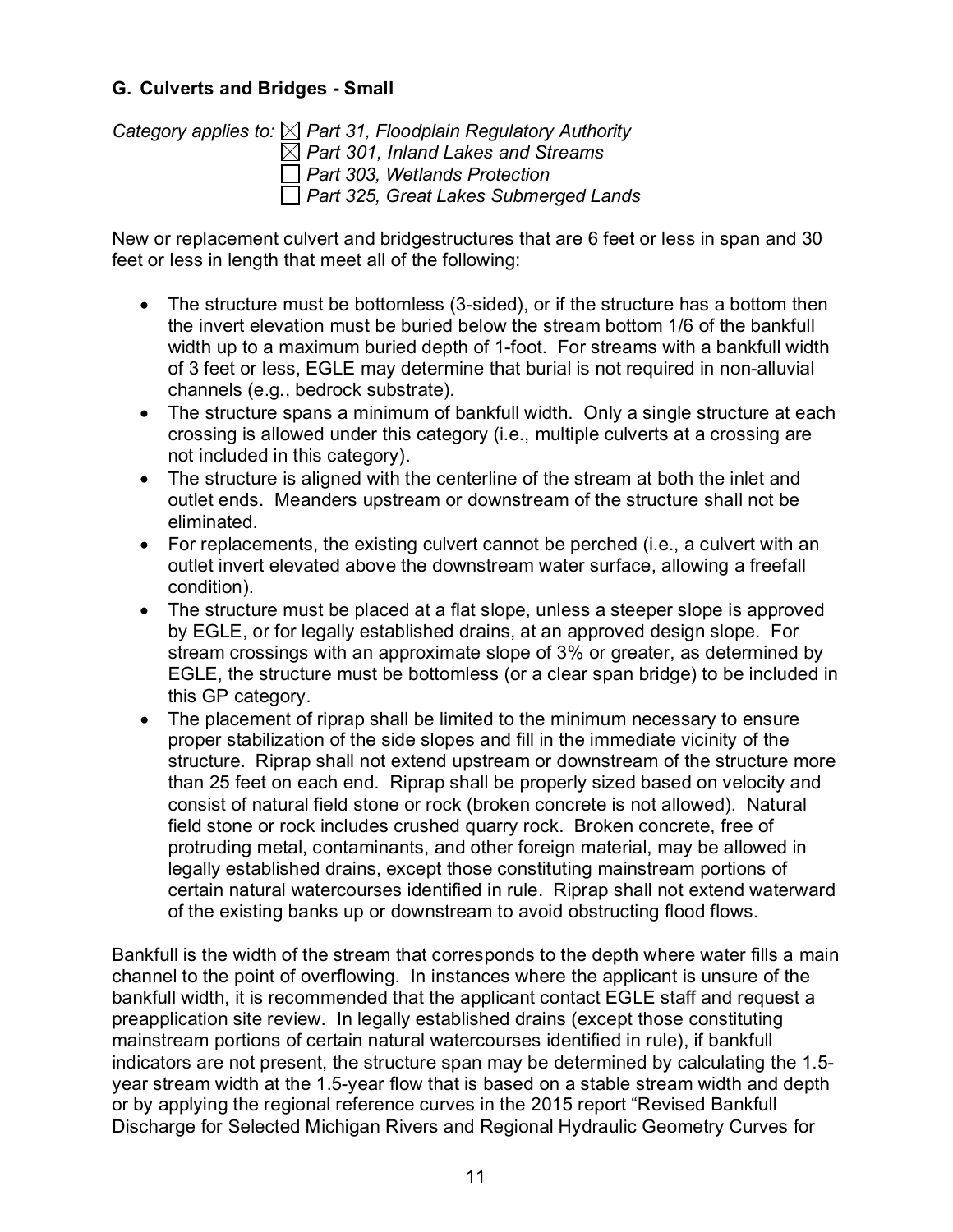Estimating Bankfull Characteristics in Southern Michigan Rivers" or other EGLE approved report.

In addition, for stream crossing locations where the drainage area is 2 square miles or greater, the crossing must meet one of the following:

- 1. For replacement structures, there is no decrease in end area opening and the structure meets all of the following:
	- Equal or shorter culvert length or bridge width.
	- Equal or greater auxiliary waterway openings and road overflow areas are below the 1% annual chance flood.
	- Same or improved roughness coefficient.
	- Same or improved entrance conditions.
	- Same or improved slope.
	- Same road grade, unless the existing road is above the 100-year floodplain elevation.

A culvert or bridge replacement may be extended or widened up to 24 feet if bullets 2 through 6 above are met.

- 2. For replacement culverts:
	- The applicant must submit, and receive EGLE approval of, a certification by the owner or by the owner's engineering consultant, that the replacement is designed with an equal or greater hydraulic capacity, that the existing bridge or culvert and its approaches do not cause harmful interference, and that deletion of existing auxiliary openings and road overflow areas is not planned.
- 3. For new culverts:
	- A culvert has an effective waterway opening that equals or exceeds the cross-sectional area of the channel, has fill over the culvert that is not more than 1.5 feet, and has approach fill that slopes to natural ground elevations within 10 feet on either side of the culvert.

#### <span id="page-16-0"></span>**H. Culverts - Wetland Equalizer**

*Category applies to: Part 31, Floodplain Regulatory Authority Part 301, Inland Lakes and Streams Part 303, Wetlands Protection Part 325, Great Lakes Submerged Lands* 

The installation of equalization culverts in wetlands that meet all of the following:

- The culvert is a minimum diameter of 18 inches.
- The culvert is installed at the proper elevation for the purpose of water level equalization and must be buried 20% of the culvert diameter.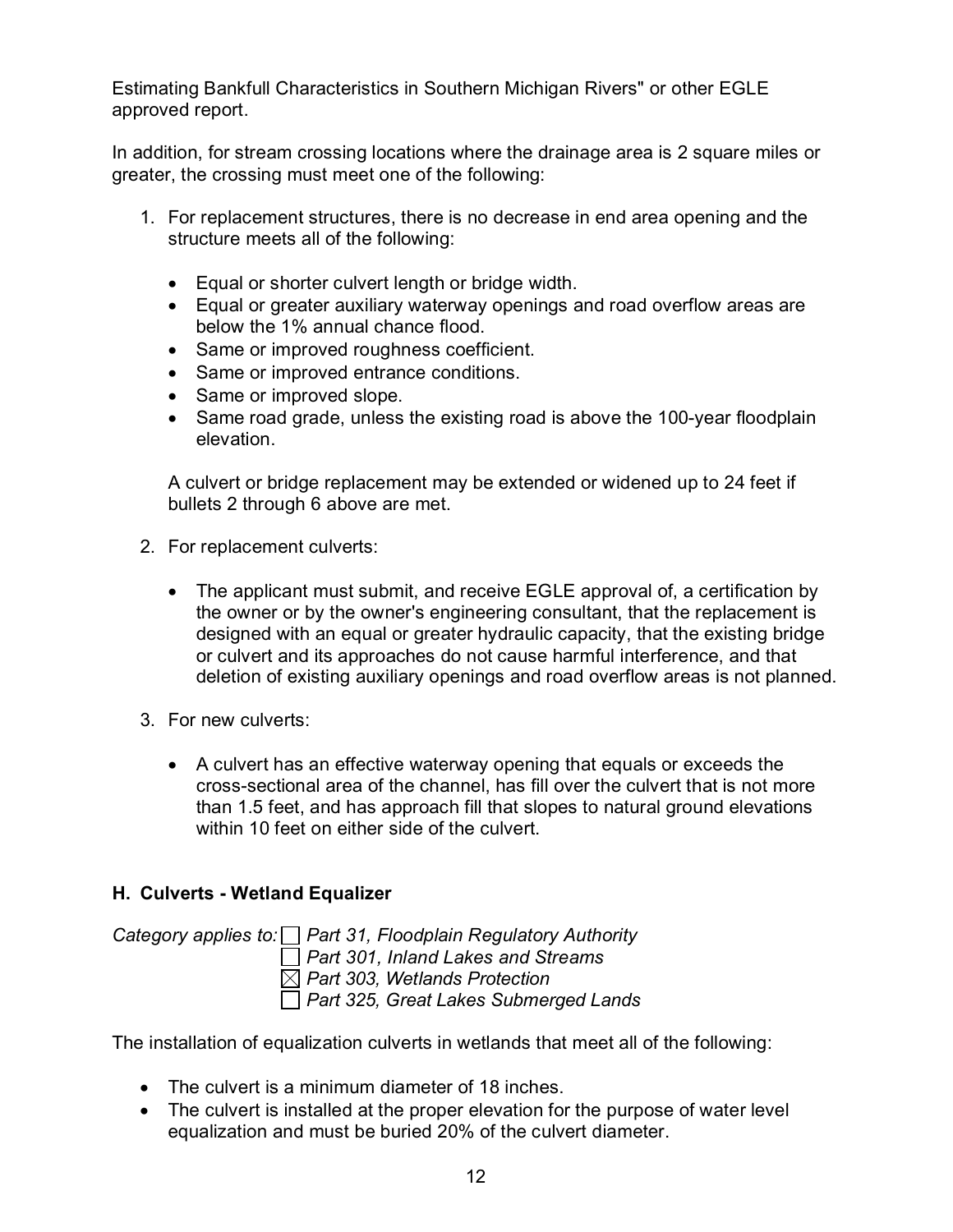- The culvert provides for the free flow of surface water or the movement of organisms between portions of a wetland system.
- The culvert shall not increase drainage of any existing wetland areas.

#### <span id="page-17-0"></span>**I. Cutting and Selective Hand Removal of Invasive Species**

*Category applies to: Part 31, Floodplain Regulatory Authority Part 301, Inland Lakes and Streams Part 303, Wetlands Protection Part 325, Great Lakes Submerged Lands* 

- 1. Mowing of invasive or non-native species on Great Lakes Bottomland lying below the Ordinary High-Water Mark (OHWM) as defined in Section 32502 and above the water's edge, in the St. Clair Flats as defined in Section 30305, that meets all of the following:
	- The mowing (i.e., mechanical treatment) is part of a vegetation control plan in accordance with recommendations provided by EGLE*.* A written description of how the proposed mowing is consistent with recommendations provided by EGLE must be provided as part of the application.
	- Disturbance to the bottomland sediments and soils will be minimized. The equipment and methods proposed for the cutting will not result in significant rutting, soil compaction, or turbidity within the wetland.
	- The areas to be mowed are predominantly vegetated by non-native or invasive species (e.g., phragmites, narrow-leaf cattail, purple loosestrife). "Non-native" species are plants that did not occur in Michigan prior to 1800. "Invasive" species are plants that have aggressive growth characteristics and that threaten native ecosystems by dominating the normal vegetation of an area.
	- Photographs showing the plant(s) to be controlled must be submitted by the applicant.

2. Cutting or selective hand removal of invasive or non-native species on Great Lakes Bottomland lying below the OHWM as defined in Section 32502, and below the current water's edge, that meets all of the following:

- The cutting (i.e., mechanical treatment) or selective hand removal is part of a vegetation control plan in accordance with best management practices and recommendations provided EGLE. A written description of how the proposed cutting is consistent with invasive species best management practices must be provided as part of the application.
- Disturbance to the bottomland sediments and soils will be minimized. The equipment and methods proposed for the cutting will not result in significant rutting, soil compaction, or turbidity within the wetland.
- The areas to be cut or have selective are predominantly vegetated by non-native or invasive species (e.g., phragmites, narrow-leaf cattail, purple loosestrife). "Non-native" species are plants that did not occur in Michigan prior to 1800. "Invasive" species are plants that have aggressive growth characteristics and that threaten native ecosystems by dominating the normal vegetation of an area.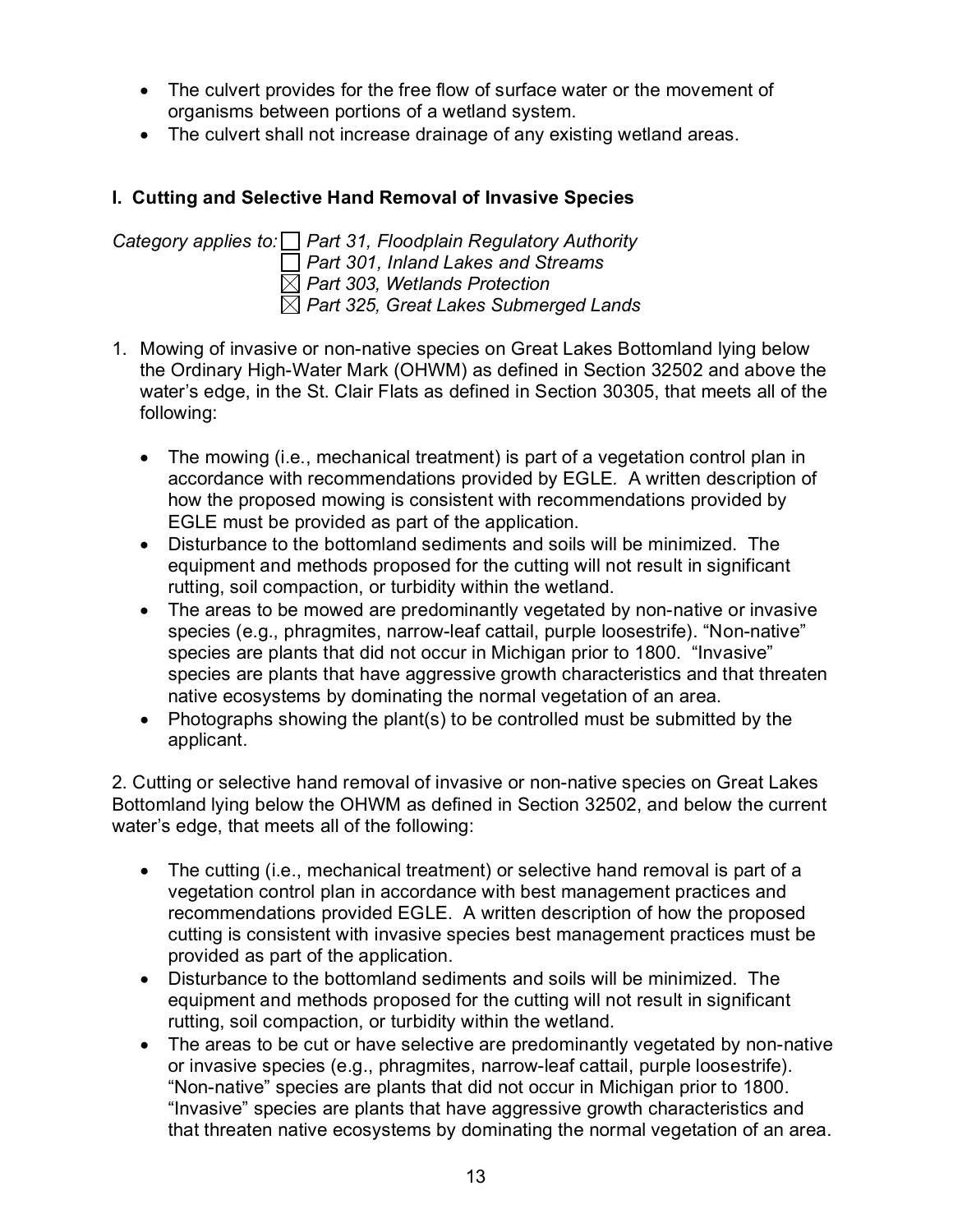• Photographs showing the plant(s) to be controlled must be submitted by the applicant.

## <span id="page-18-0"></span>**J. Dry Fire Hydrant**

*Category applies to: Part 31, Floodplain Regulatory Authority Part 301, Inland Lakes and Streams Part 303, Wetlands Protection Part 325, Great Lakes Submerged Lands* 

Installation of a dry fire hydrant that meets all of the following:

- The intake line will not constitute a navigational or safety hazard. The face of the intake structure shall conform to the bottom contour and not extend into the receiving water to impair navigation or create shoreline pockets capable of trapping debris.
- Dredging in wetlands shall be minimized to the most practicable extent possible. All impacted areas shall be immediately restored to grade. No additional fill materials (other than the line itself) shall be placed in the wetland.

## <span id="page-18-1"></span>**K. Maintenance Dredging on Inland Lakes and Streams**

*Category applies to: Part 31, Floodplain Regulatory Authority Part 301, Inland Lakes and Streams Part 303, Wetlands Protection Part 325, Great Lakes Submerged Lands* 

Excavation and removal of accumulated sediment for maintenance of previously EGLE permitted dredged areas that meet all the following:

- Dredging shall be limited to a maximum of 100 cubic yards per 5-year period.
- Dredging shall be limited to previously dredged depths and area or controlling depths for ingress/egress, whichever is less.
- Only 1 permit under this GP category may be authorized on the same parcel of property within any 5-year period.
- If sediment testing is required:
	- $\circ$  Testing has been conducted in accordance with EGLE policy and the applicant has provided sample results showing concentrations are less than levels of concern or dredging will not exacerbate a pre-existing problem as determined according to EGLE policy; OR
	- $\circ$  The applicant has developed and will implement a plan to isolate the entire dredge area with a silt curtain or other similar structure. This isolation structure shall be in place during the dredging process and until all suspended material has settled out of the water column.
- All dredged or excavated materials shall be disposed of in an identified site excluding Great Lakes, inland lakes and streams, or wetlands. Any material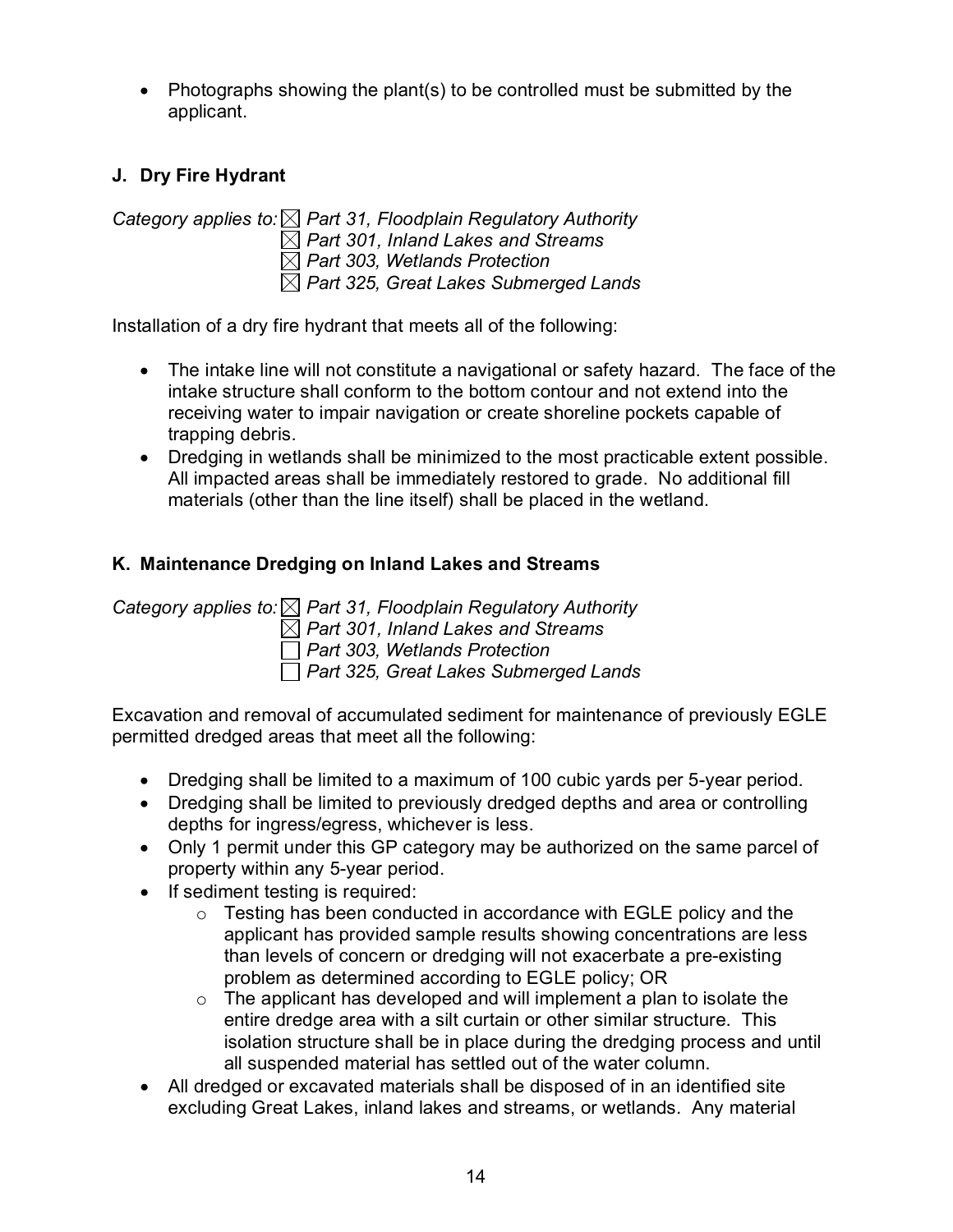placed within the floodplain shall be outside the floodway and limited to MP Category for Minor Floodplain Fills Outside the Floodway.

• This GP category does not include dredging in wetlands.

## <span id="page-19-0"></span>**L. Maintenance Dredging on the Great Lakes and Section 10 Waters**

*Category applies to: Part 31, Floodplain Regulatory Authority Part 301, Inland Lakes and Streams Part 303, Wetlands Protection Part 325, Great Lakes Submerged Lands* 

Excavation and removal of accumulated sediment for maintenance of previously dredged areas that meet all the following:

- For Part 301 of the NREPA, this GP includes only Section 10 waters under the federal Rivers and Harbors Act of 1899.
- Dredging shall be limited to a maximum of 500 cubic yards per 5-year period.
- Dredging shall be limited to previously dredged depths and area or controlling depths for ingress/egress, whichever is less.
- Only 1 permit under this GP category may be authorized on the same parcel of property within any 5-year period.
- If sediment testing is required:
	- $\circ$  Testing has been conducted in accordance with EGLE policy and the applicant has provided sample results showing concentrations are less than levels of concern or dredging will not exacerbate a pre-existing problem as determined according to EGLE policy; OR
	- $\circ$  The applicant has developed and will implement a plan to isolate the entire dredge area with a silt curtain or other similar structure. This isolation structure shall be in place during the dredging process and until all suspended material has settled out of the water column.
- All dredged or excavated materials shall be disposed of in an identified site excluding Great Lakes, inland lakes and streams, or wetlands. Any material placed within the floodplain shall be outside the floodway and limited to MP Category for Minor Floodplain Fills Outside the Floodway.
- This GP category does not include dredging in wetlands.

## <span id="page-19-1"></span>**M. Maintenance of Storm Water Management Facilities: Wetlands**

*Category applies to: Part 31, Floodplain Regulatory Authority Part 301, Inland Lakes and Streams Part 303, Wetlands Protection Part 325, Great Lakes Submerged Lands* 

Dredging or filling in wetlands for the maintenance of storm water management facilities that were designed for the primary purpose of storm water detention, retention, and/or treatment, including the maintenance dredging of existing storm water ponds/facilities,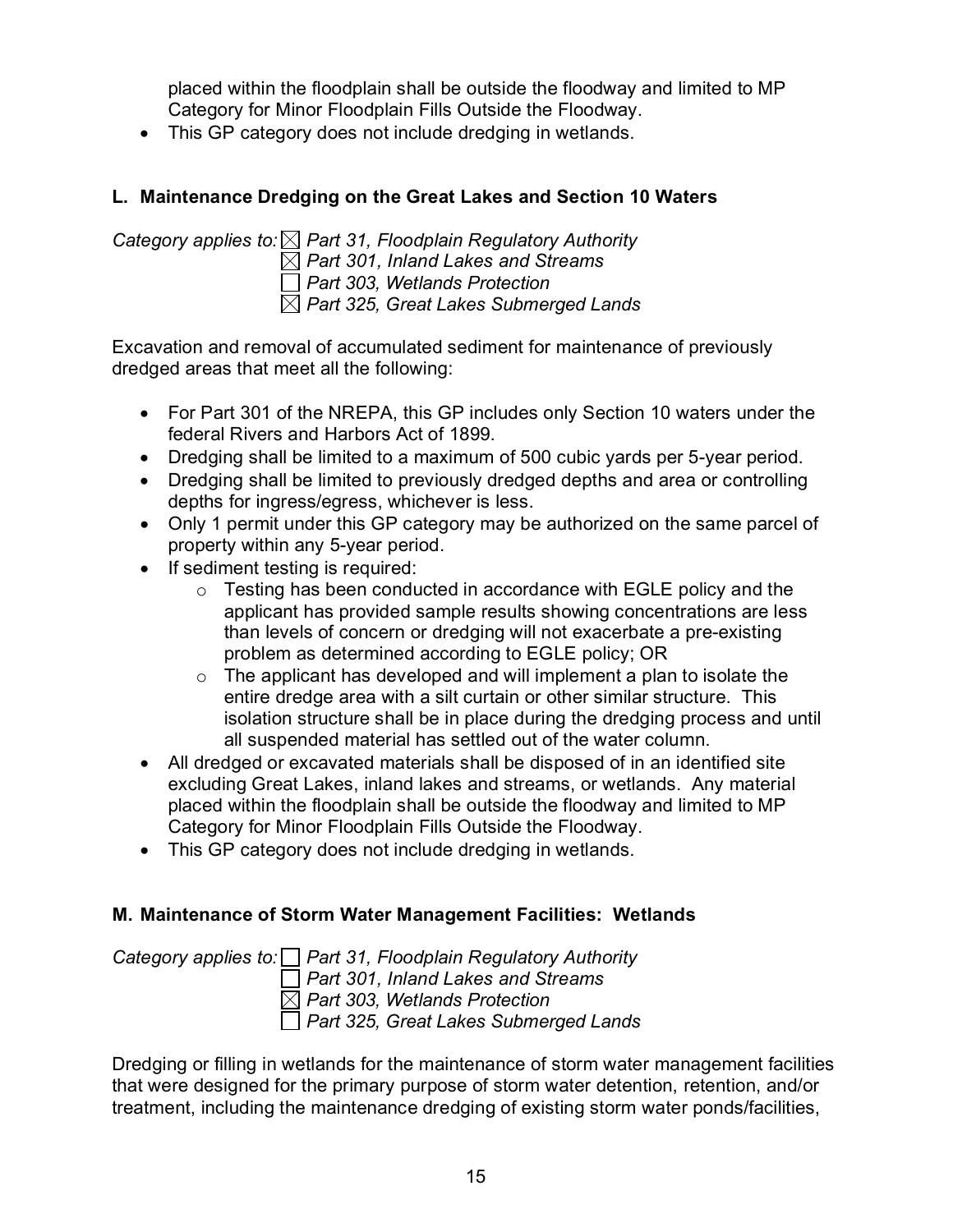detention basins, and retention basins and maintenance of water control structures, outfall structures, and emergency spillways.

To be included in this category, the maintenance activity must meet all of the following:

- The dredging and filling must not cause the loss of greater than 1/2 acre of wetlands.
- Any contaminated materials shall be appropriately handled and disposed.

#### <span id="page-20-0"></span>**N. Maintenance: Wetlands**

*Category applies to: Part 31, Floodplain Regulatory Authority Part 301, Inland Lakes and Streams Part 303, Wetlands Protection Part 325, Great Lakes Submerged Lands* 

The repair, rehabilitation, or replacement of any previously authorized, currently serviceable structure or fill under Part 303, or of any currently serviceable structure or fill in existence on October 1, 1980, provided that:

- The structure or fill is not to be put to uses differing from those uses specified or contemplated for it in the original permit or the most recently authorized modification. Minor deviations in the structure's configuration or filled area, including those due to changes in materials, construction techniques, or current construction codes or safety standards that are necessary to make the repair, rehabilitation, or replacement are allowed.
- This GP allows the rehabilitation or replacement of those structures or fills destroyed or damaged by storms, floods, fire, or other discrete events provided the rehabilitation or replacement is commenced, or is under contract to commence, within 12 months of the date of their destruction or damage. In cases of catastrophic events, such as tornadoes, this 12-month limit may be waived by EGLE, provided the permittee can demonstrate funding, contract, or other similar delays.
- This GP also allows temporary structures, fills, and work necessary to conduct the maintenance activity. Appropriate measures must be taken to maintain normal flows and minimize flooding to the maximum extent practicable, when temporary structures, work, and discharges, including cofferdams, are necessary for construction activities, access fills, or dewatering of construction sites. Temporary fills must consist of materials, and be placed in a manner, that will not be eroded by expected high flows. Temporary fills must be removed in their entirety and the affected areas returned to preconstruction elevations. The areas affected by temporary fills must be revegetated, as appropriate, with plant species that are considered native to Michigan.

#### <span id="page-20-1"></span>**O. Minor Permit Revisions and Transfers**

*Category applies to: Part 31, Floodplain Regulatory Authority*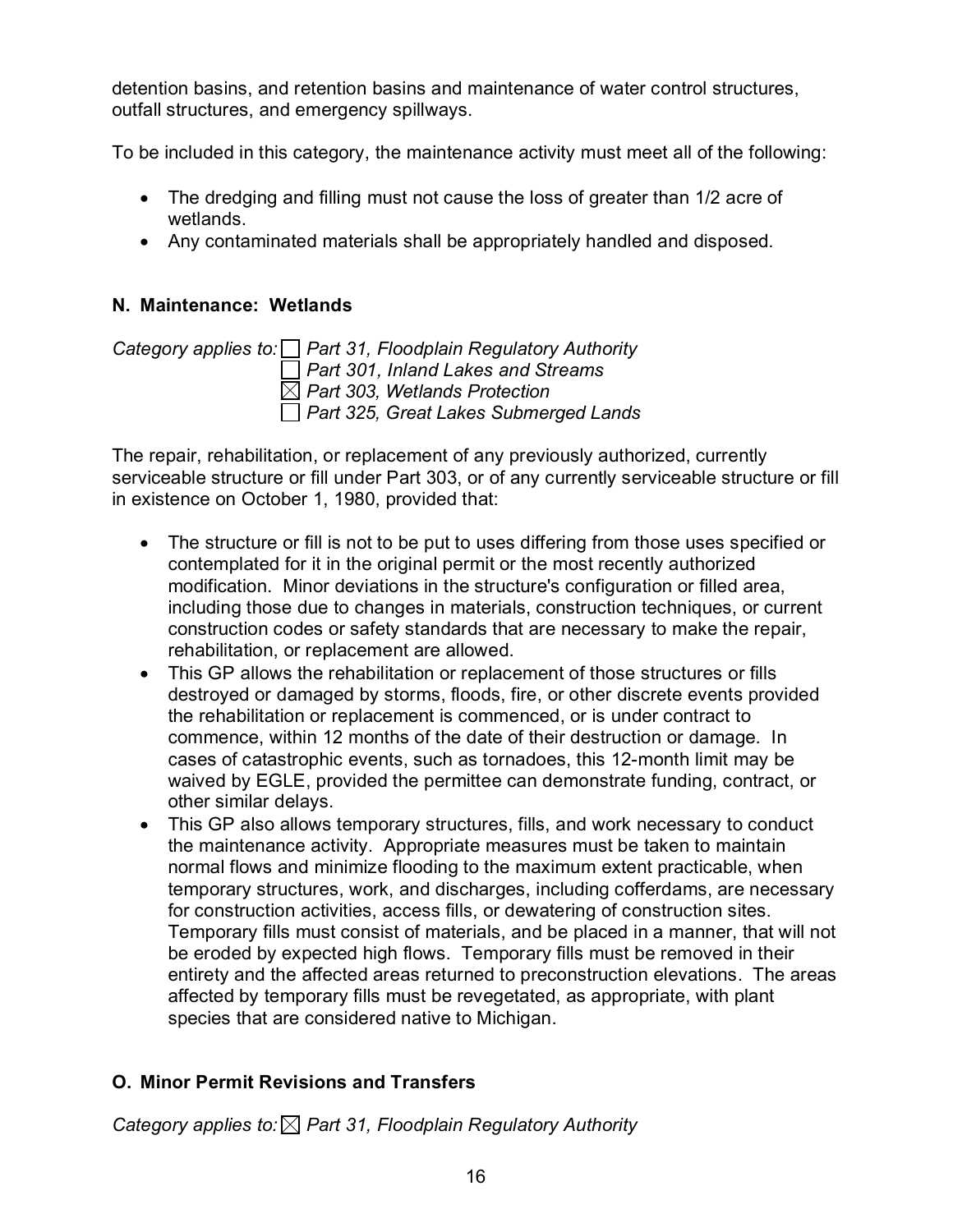*Part 301, Inland Lakes and Streams Part 303, Wetlands Protection Part 325, Great Lakes Submerged Lands* 

Minor revisions, including transfers, of a permit that meet all of the following:

- The project is in compliance with the permit and NREPA.
- If the request is for a transfer of the permit, the request is accompanied by a written agreement between the current and new owners or operators containing a specific date for transfer of responsibility, coverage, and liability under the permit.
- No extension of time is allowed under this category.

For the purposes of this category, a minor revision means a transfer of a permit or a revision that does not increase the overall impact of a project and that is within the scope of the project as described in the original permit. Minor permit revisions for wetlands may be requested under Section 30313b of Part 303.

## <span id="page-21-0"></span>**P. Moist Soil Management for Wildlife**

*Category applies to: Part 31, Floodplain Regulatory Authority Part 301, Inland Lakes and Streams Part 303, Wetlands Protection Part 325, Great Lakes Submerged Lands* 

Dredging or filling activities in wetlands and maintenance activities that are associated with moist soil management for wildlife for the purpose of continuing ongoing, sitespecific, wildlife management activities where soil manipulation is used to manage habitat and feeding areas for wildlife, that meet all of the following:

- Such activities include, but are not limited to, plowing or discing to impede succession, preparing seed beds, or establishing fire breaks.
- Sufficient riparian areas must be maintained adjacent to all open waterbodies, including streams, to preclude water quality degradation due to erosion and sedimentation.
- This GP category does not allow the construction of new dikes, roads, water control structures, or similar features associated with the management areas.
- The activity must not result in a net loss of aquatic resource functions and services.
- This GP category does not allow the conversion of wetlands to uplands, impoundments, or other open waterbodies.

## <span id="page-21-1"></span>**Q. Mooring Buoy**

*Category applies to: Part 31, Floodplain Regulatory Authority Part 301, Inland Lakes and Streams Part 303, Wetlands Protection*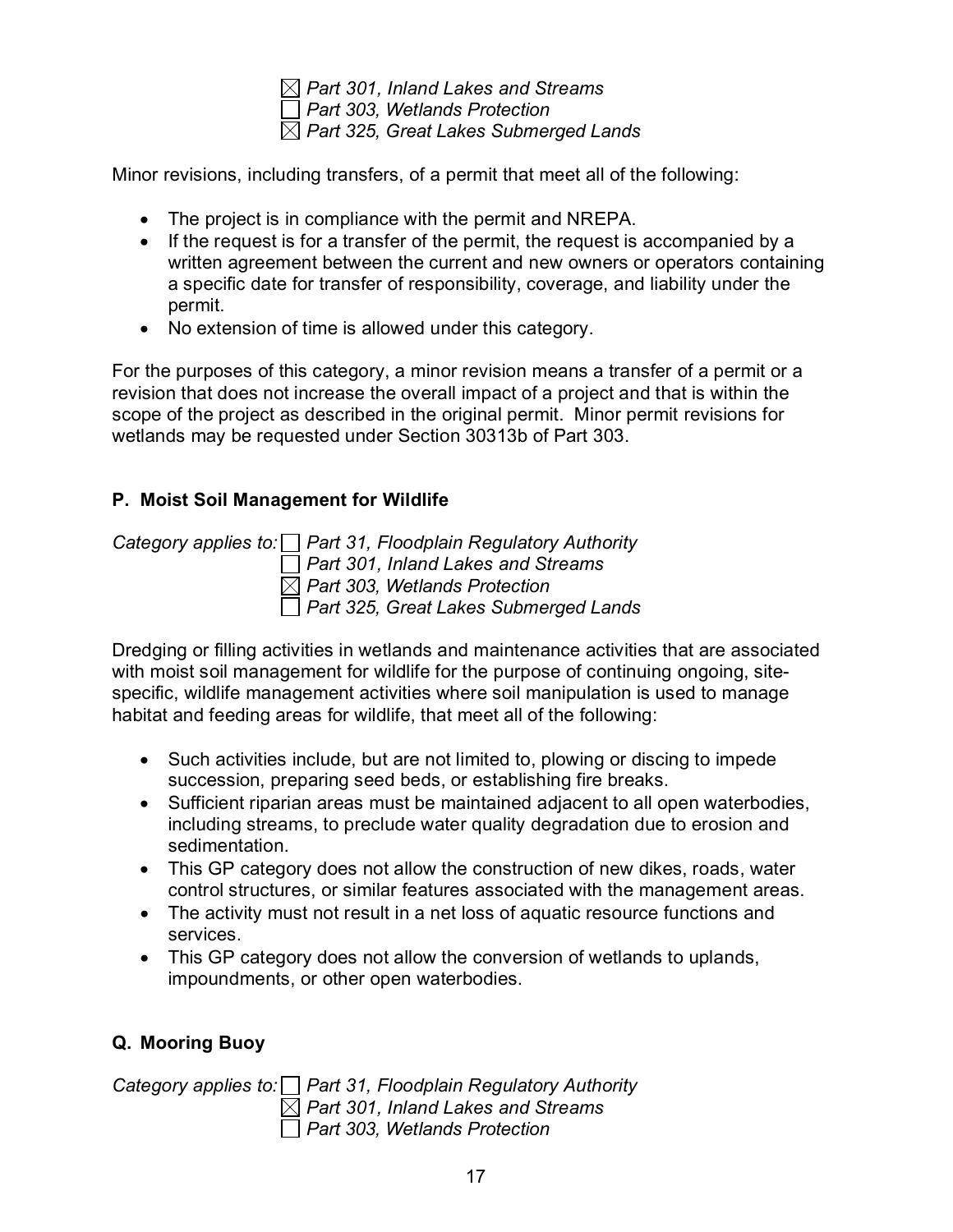## *Part 325, Great Lakes Submerged Lands*

One noncommercial mooring buoy that meets all of the following:

- The mooring buoy serves 1 single family residential property.
- The entire circular area swept out by the vessel moored at the buoy under all wind conditions will not interfere with navigation and the riparian rights associated with the adjacent riparian properties.
- The applicant must own a riparian parcel located landward of the buoy location (i.e., provide proof of ownership or warranty deed to EGLE).
- The latitude and longitude of the buoy and a scaled site plan showing the distance of the buoy offshore has been provided to EGLE.
- The buoy must be clearly marked with EGLE and U.S. Army Corps of Engineers (USACE) file numbers in letters and numbers at least 1-inch high and of contrasting color to the background color of the buoy.
- The buoy must meet all relevant United States Coast Guard requirements and the requirements of Part 801, Marine Safety, of the NREPA.

#### <span id="page-22-0"></span>**R. Pipeline Safety Program Designated Time Sensitive Inspections and Repairs**

*Category applies to: Part 31, Floodplain Regulatory Authority Part 301, Inland Lakes and Streams*

*Part 303, Wetlands Protection* 

*Part 325, Great Lakes Submerged Lands* 

Maintenance and repair of oil and gas pipelines that cross inland lakes, streams, and wetlands, in particular, as required by the provisions of the Pipeline Safety Improvement Act of 2002, that meet all of the following:

- The repair and replacement using the best available construction technologies that are necessary to avoid and minimize impact when considering the wetlands and waters involved. Additional precautions and construction techniques may be necessary in areas of high quality resources.
- Stream crossing shall use dry ditch open trenching, and shall be limited to 50 feet per crossing (bank to bank) and a cumulative total of 200 feet per application. Crossings in streams with a watershed drainage area greater than two square miles shall be in place for 14 days or less and have minimal blockage. Minimal blockage is when the top of the blockage is no higher than 2 feet above the ordinary highwater mark. The work shall not be done during high flow conditions or flooding conditions with the impounded water being pumped, flumed, or culverted around the project site so as to maintain flow to the channel downstream of the work area.
- Wetland crossings using open trenching shall be limited to total cumulative crossing length of 500 feet per application.
- All pipeline repair and maintenance projects shall follow the relevant and appropriate procedures and best management practices (BMPs) outlined in the Federal Energy Regulatory Commission's "Wetland and Waterbody Construction and Mitigation Procedures," dated May 2013, or an equivalent manual of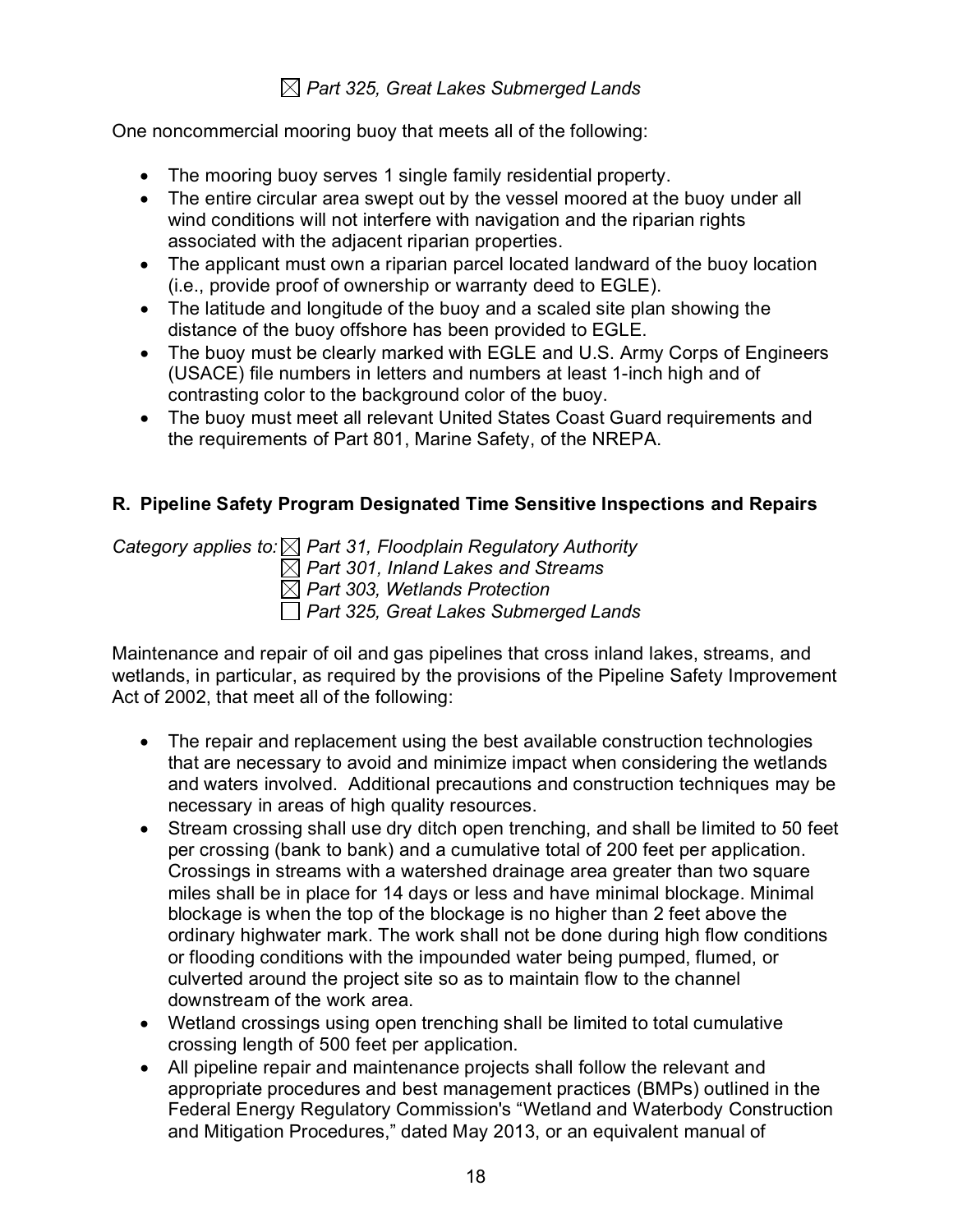procedures and BMPs approved in advance by the WRD. Site access and preparation, pipeline repair or installation, and site restoration must be sequenced and carried out in accordance with these procedures and BMPs in order to minimize soil erosion and siltation, the introduction of nonnative and invasive species, drainage of wetlands via the pipeline conduit, and other adverse impacts to aquatic resources. The specific repair procedure that will be used once a pipeline is exposed at a given crossing does not have to be identified in advance of authorization under this GP category as long as such procedures are included in the approved BMP manual. This GP category does not mandate the presence of environmental inspectors at all times, but an inspector must be available to ensure compliance with BMPs.

- Damaged pipeline must be replaced in the same location where it is feasible and prudent to do so, unless it can be demonstrated that relocation of the pipeline will result in an overall reduction of adverse impacts to aquatic resources. Where damaged pipeline must be replaced in a new location, that location must be selected to minimize overall environmental impact of the project.
- Where drilling mud is being used, 2 properly installed rows of silt fencing must be installed around entry/exit points of the bore. A plan for preventing and controlling the loss of drilling mud into any waters of the state must be submitted. The plan should include steps that will be taken to minimize any impacts to any waters of the state caused by an accidental release of drilling mud. Any unintended release of drilling mud shall be immediately reported to WRD staff, and additional drilling shall be discontinued while the material that was released is controlled. Cleanup of drilling mud that impacts water resources, including wetlands, shall be initiated and completed in an expeditious manner.
- When a plowing-in method is used in wetlands (greater than 6 inches in size), the area must be immediately restored to grade after installation.
- All revegetation of wetland sites must be with plant species that are native to Michigan according to the Floristic Quality Assessment for the State of Michigan.
- The construction of new permanent access roads is not included under this GP category. Where needed, temporary construction mats may be authorized under this category.

This GP category does not alter or replace current exemptions, but provides a mechanism for authorization of repairs for pipelines that do not meet the criteria for exempt activities and, in particular, coordinates authorization of pipeline repairs that impact both wetlands and other waterbodies.

## <span id="page-23-0"></span>**S. Public Transportation Projects**

*Category applies to: Part 31, Floodplain Regulatory Authority Part 301, Inland Lakes and Streams Part 303, Wetlands Protection Part 325, Great Lakes Submerged Lands* 

1. Culvert and Bridge Extensions. The extension of existing bridges or culverts by public transportation agencies that meet all of the following: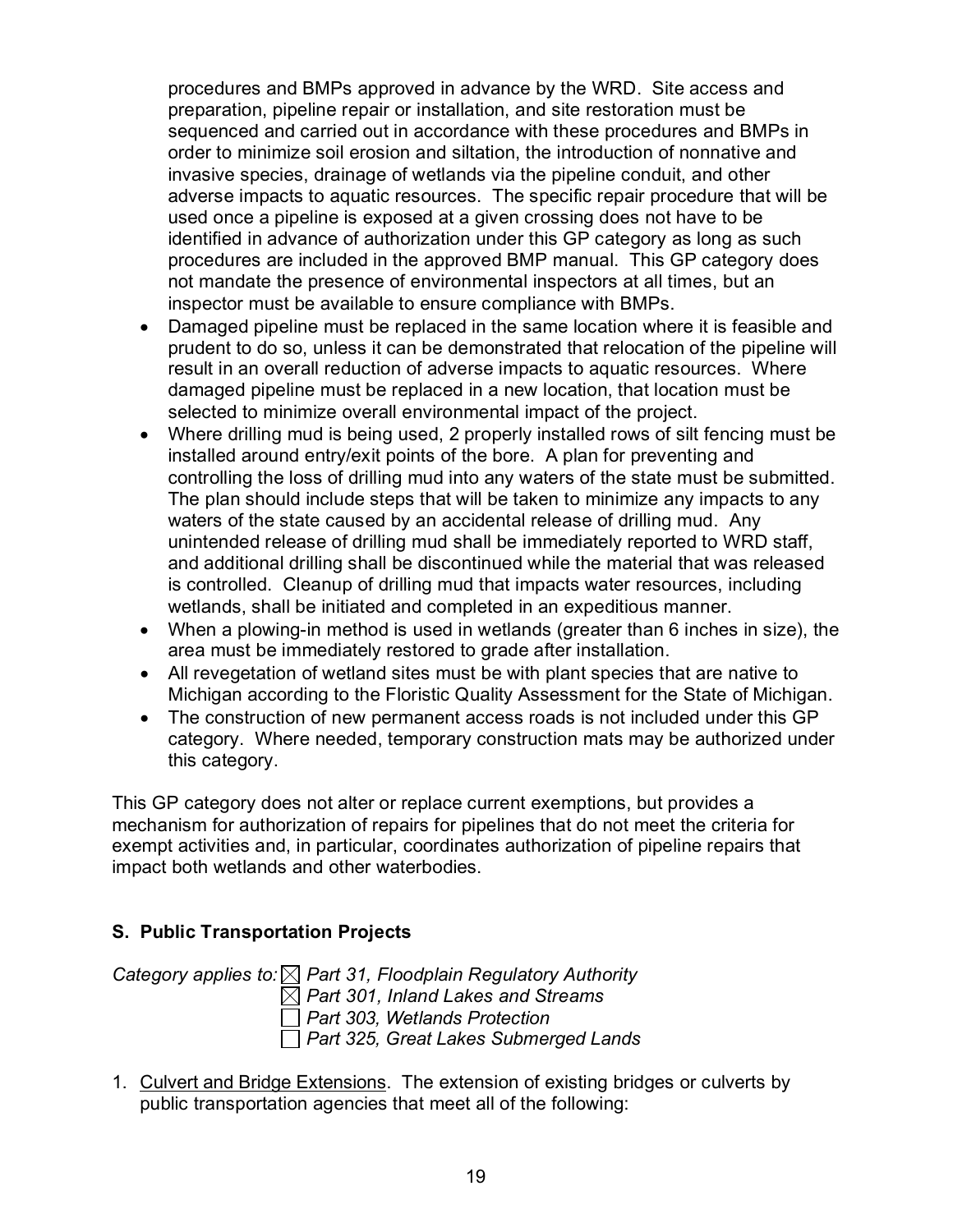- The total length of the extension does not exceed 24 feet.
- The end area of the extension must be equal to or greater than the existing structure's end area.
- Dredging and/or filling are limited to the extent necessary for the bridge/culvert extension. If sediment testing is required, testing has been conducted in accordance with EGLE policy and the applicant has provided sample results showing concentrations are less than levels of concern or dredging will not exacerbate a pre-existing problem as determined according to EGLE policy.
- The proposed inverts shall be at or below the existing stream bottom.
- The structure will be designed and placed to ensure that any increase in stream erosion or downcutting is prevented.
- The placement of riprap shall be limited to the minimum necessary to ensure proper stabilization of the side slopes and fill in the immediate vicinity of the structure. Riprap shall not extend upstream or downstream of the structure more than 25 feet on each end. Riprap shall be properly sized based on velocity and consist of natural field stone or rock unless it is determined by EGLE that broken concrete can be allowed based on site conditions. Broken concrete, free of protruding metal, contaminants, and other foreign material, may be allowed in legally established drains except those constituting mainstream portions of certain natural watercourses identified in rule. Riprap shall not extend waterward of the existing banks up or downstream to avoid obstructing flood flows.
- The existing culvert is not perched (i.e., a culvert with an outlet invert elevated above the downstream water surface, allowing a freefall condition).
- 2. Culvert End Sections, Headwalls and Wingwalls. Installation or replacement of culvert end sections, headwalls, and wingwalls by public transportation agencies that meet all the following:
	- The end area of the end section must be equal to or greater than the existing structure's end area and the length of the end section is a maximum of 12 feet.
	- Dredging and/or filling are limited to the minimum necessary. If sediment testing is required, testing has been conducted in accordance with EGLE policy and the applicant has provided sample results showing concentrations are less than levels of concern or dredging will not exacerbate a pre-existing problem as determined according to EGLE policy.
	- The proposed inverts shall be at or below the existing stream bottom.
	- The structure will be designed and placed to ensure that any increase in stream erosion or downcutting is prevented.
	- The placement of riprap shall be limited to the minimum necessary to ensure proper stabilization of the side slopes and fill in the immediate vicinity of the culvert. Riprap shall not extend upstream or downstream of the culvert more than 20 feet on each end. Riprap shall be properly sized based on velocity and consist of natural field stone or rock unless it is determined by EGLE that broken concrete can be allowed based on site conditions. Broken concrete, free of protruding metal, contaminants, and other foreign material, may be allowed in legally established drains except those constituting mainstream portions of certain natural watercourses identified in rule. Riprap shall not extend waterward of the existing banks up or downstream to avoid obstructing flood flows.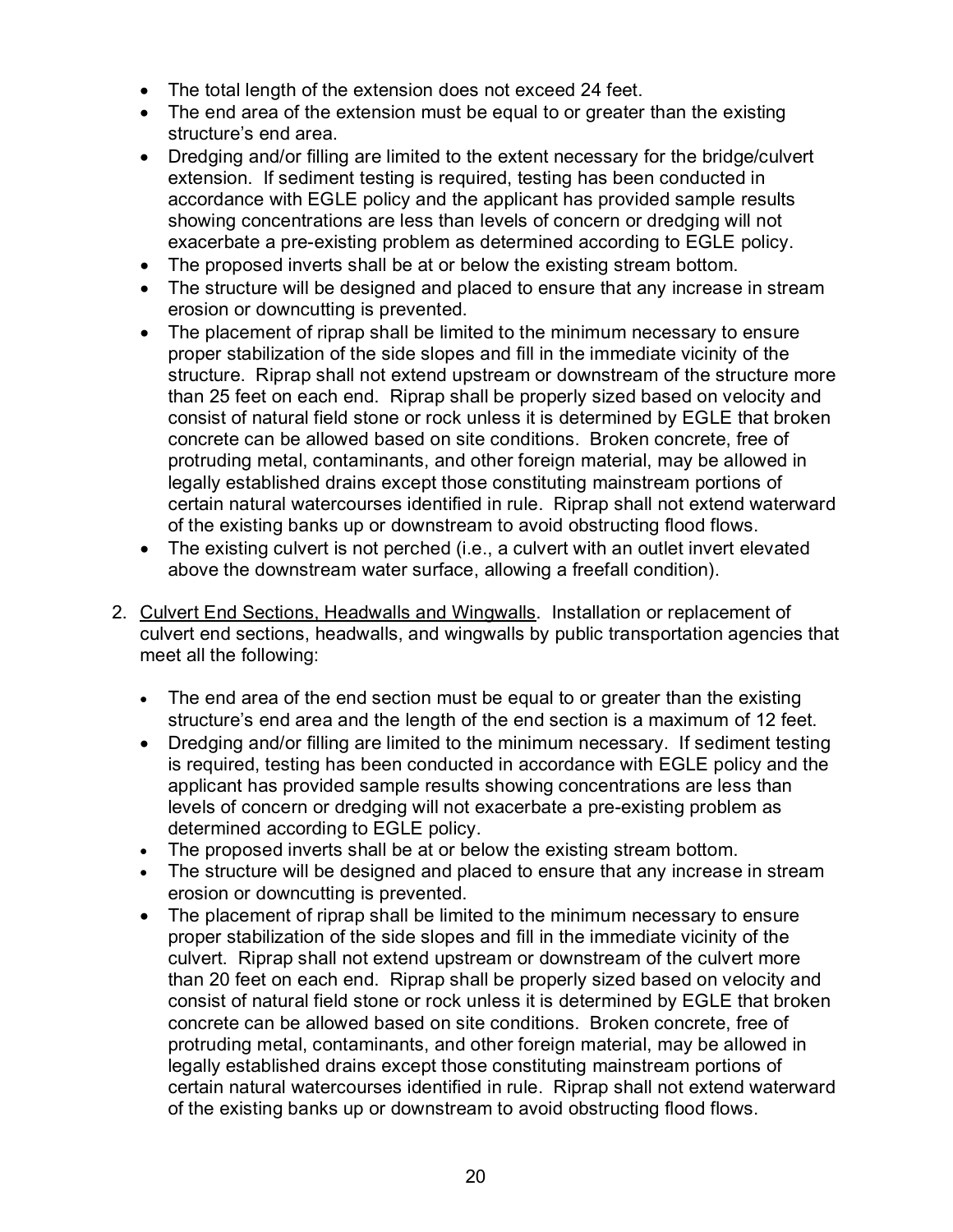• The existing culvert is not perched (i.e., a culvert with an outlet invert elevated above the downstream water surface, allowing a freefall condition).

#### <span id="page-25-0"></span>**T. Recreational Facilities: Boardwalks, Platforms, and Walkways**

*Category applies to: Part 31, Floodplain Regulatory Authority Part 301, Inland Lakes and Streams Part 303, Wetlands Protection Part 325, Great Lakes Submerged Lands* 

The following recreational facilities are included in this GP category:

- 1. Simple elevated or floating structures that are either:
	- a. Open pile or floating boardwalks constructed to access wetlands or open water provided that they do not exceed 6 feet in width, except for widening to allow passage of wheel chairs, etc., at 150-foot intervals, and have a maximum cumulative length through wetlands of 500 feet.
	- b. Open pile or floating platforms constructed of appropriate nonpolluting materials not to exceed 120 square feet of surface area.

Roofs or walls are not included in this GP category. Railings may be authorized if proper justification is provided by the applicant, if blockage of animal migration is minimized to the greatest extent possible, and if the railings are determined by EGLE to be necessary during the review process.

- 2. Walkways or footpaths that are on public lands or on lands that are owned or managed by nonprofit conservation organizations that meet all of the following:
	- The walkway width and length minimizes wetland impacts and does not exceed 6 feet in base width and 200 feet in cumulative length through wetlands.
	- A boardwalk or elevated walkway is not feasible or prudent.
	- Culverts are required where necessary to provide for the free flow of surface water.
	- If in a floodway, the grade elevation change shall not exceed 4 inches.
	- The area does not have standing water for any significant period of time.

#### <span id="page-25-1"></span>**U. Removal of Structures**

*Category applies to: Part 31, Floodplain Regulatory Authority Part 301, Inland Lakes and Streams Part 303, Wetlands Protection Part 325, Great Lakes Submerged Lands* 

Physical removal that is either: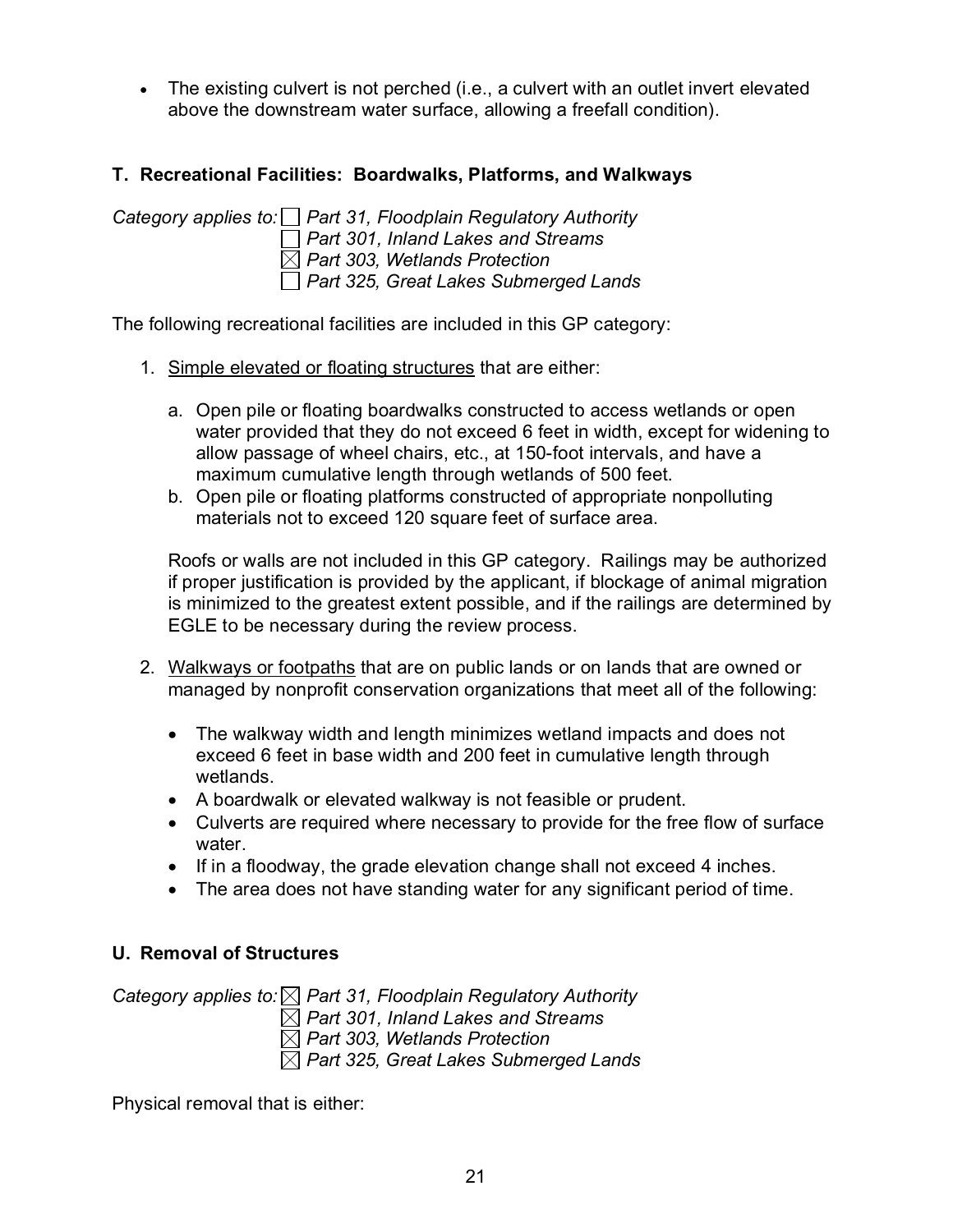- 1. Removal of man-made structures in wetlands, inland lakes or streams, or the Great Lakes that meet all of the following:
	- The structure to be removed does not control the water level of an inland lake or stream, or the water level in the adjacent wetland.
	- All removed materials, including footings and pilings, shall be disposed of in an identified upland (non-floodplain, non-wetland) site.
	- The site must be restored to its original condition or to a condition that is consistent with the surrounding area. Any bare soil or disturbed areas shall be promptly stabilized to prevent erosion. Plants and seed native to Michigan shall be used in the restoration.
	- Upon completion of structure removal, the site does not constitute a safety or navigational hazard.
- 2. Removal of natural obstructions that obstruct flow or navigation (e.g., log jams, beaver dams, etc.) in streams that meet all of the following:
	- All removed materials shall be disposed of in an identified upland (nonfloodplain, non-wetland) site.
	- The site must be restored to its original condition or to a condition that is consistent with the surrounding area. Any bare soil or disturbed areas shall be promptly stabilized to prevent erosion. Plants and seed native to Michigan shall be used in the restoration.
	- The fisheries and wildlife habitat values of the natural obstruction shall be considered and impacts to those values minimized.
	- The drawdown shall not negatively impact the downstream receiving waters, habitat, or structures.

This GP category does not include:

- Removal of woody structure from significant segments of streams.
- More than de minimus excavation of soil and sediment or the use of water jetting to remove structures.
- The removal of man-made dams (or weirs).
- Maintenance dredging, dredging of sediments in order to recover vessel, shoal removal, or riverbank snagging. Natural obstruction does not apply to shoal material or sediment.
- Abandoned property as defined in Part 761, Aboriginal Records and Antiquities, of the NREPA.

## <span id="page-26-0"></span>**V. Scientific Measuring Devices**

*Category applies to: Part 31, Floodplain Regulatory Authority*

*Part 301, Inland Lakes and Streams*

*Part 303, Wetlands Protection* 

*Part 325, Great Lakes Submerged Lands*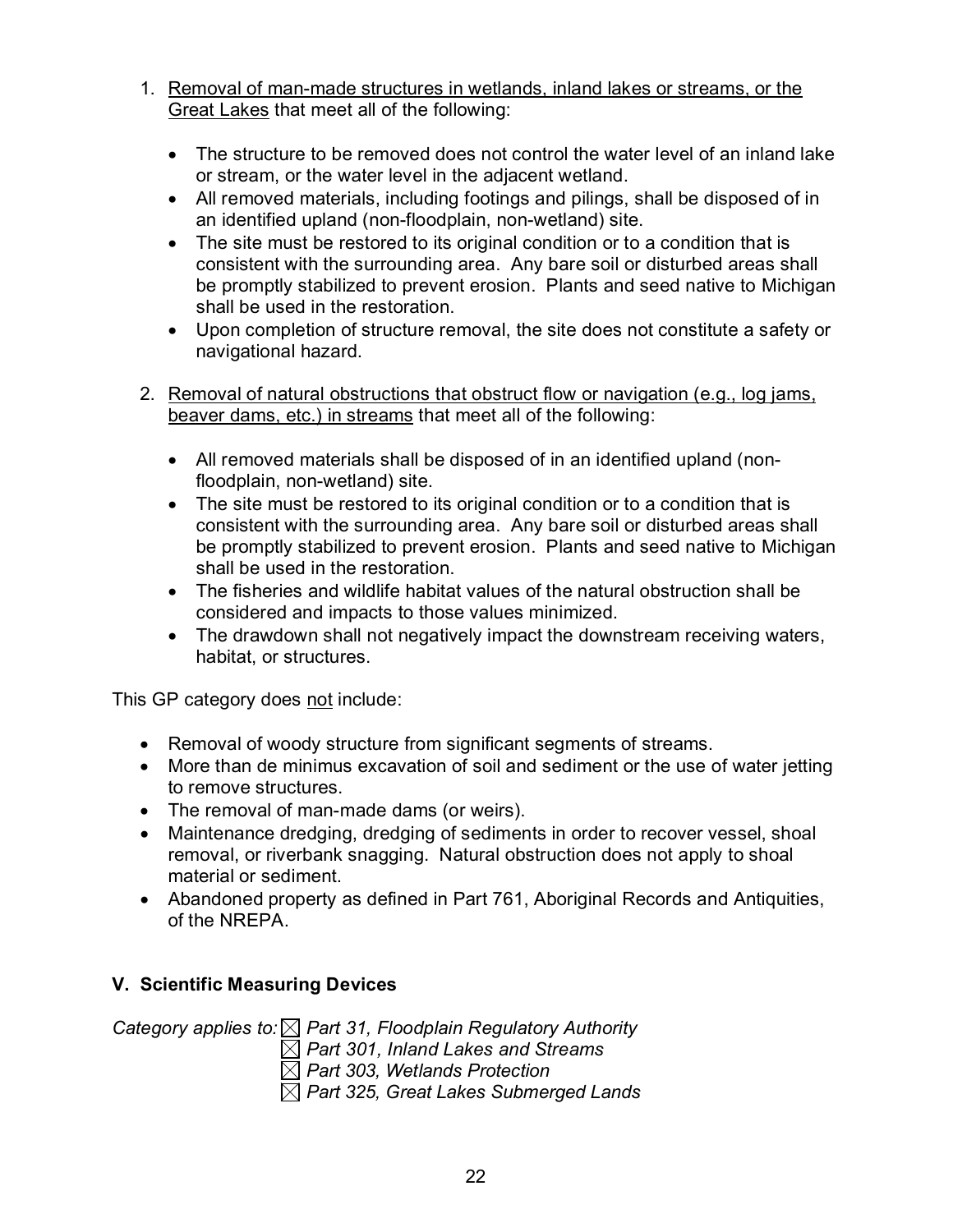Placement of devices or temporary structures or whose purpose is to execute a scientific research project, measure and record scientific data, such as staff gages, water recording devices, water quality testing devices, and similar structures. Installation of devices or temporary structures shall avoid and minimize impacts and the site shall be restored upon completion of the project. Structures placed as part of demonstration projects are not included in this category.

Permits issued under this category may include conditions requiring a report at the end of the project documenting the installation and removal of devices or temporary structures.

## <span id="page-27-0"></span>**W. Snow Road Stream Crossings for Forestry Operations**

*Category applies to: Part 31, Floodplain Regulatory Authority Part 301, Inland Lakes and Streams Part 303, Wetlands Protection Part 325, Great Lakes Submerged Lands* 

Seasonal culverts/structures that are 3 feet or less in span and 30 feet or less in length that meet all of the following:

- The structure must pass normal winter stream flows.
- The structure must be part of a winter snow road for forestry operations.
- The snow road must be part of an ongoing timber harvest.
- The stream crossing shall be constructed after the onset of freeze conditions and the structure and any associated debris must be removed immediately after spring thaw.
- Snow used to construct the crossing shall be clean (i.e., free of dirt, rocks, and soil).
- The crossing may include corduroy (e.g., pulp stringers) over the culvert to ensure stability.
- The stream crossing locations must have a drainage area of 2 square miles or less.

## <span id="page-27-1"></span>**X. Soil Borings**

*Category applies to: Part 31, Floodplain Regulatory Authority Part 301, Inland Lakes and Streams Part 303, Wetlands Protection* 

*Part 325, Great Lakes Submerged Lands* 

Soil sample borings that meet all of the following:

- The outside diameter of the bore hole does not exceed 8 inches.
- Drilling is carried out either from a bridge or other existing structure, or from a barge anchored on a temporary basis, and is completed within a 48-hour period for each bore hole.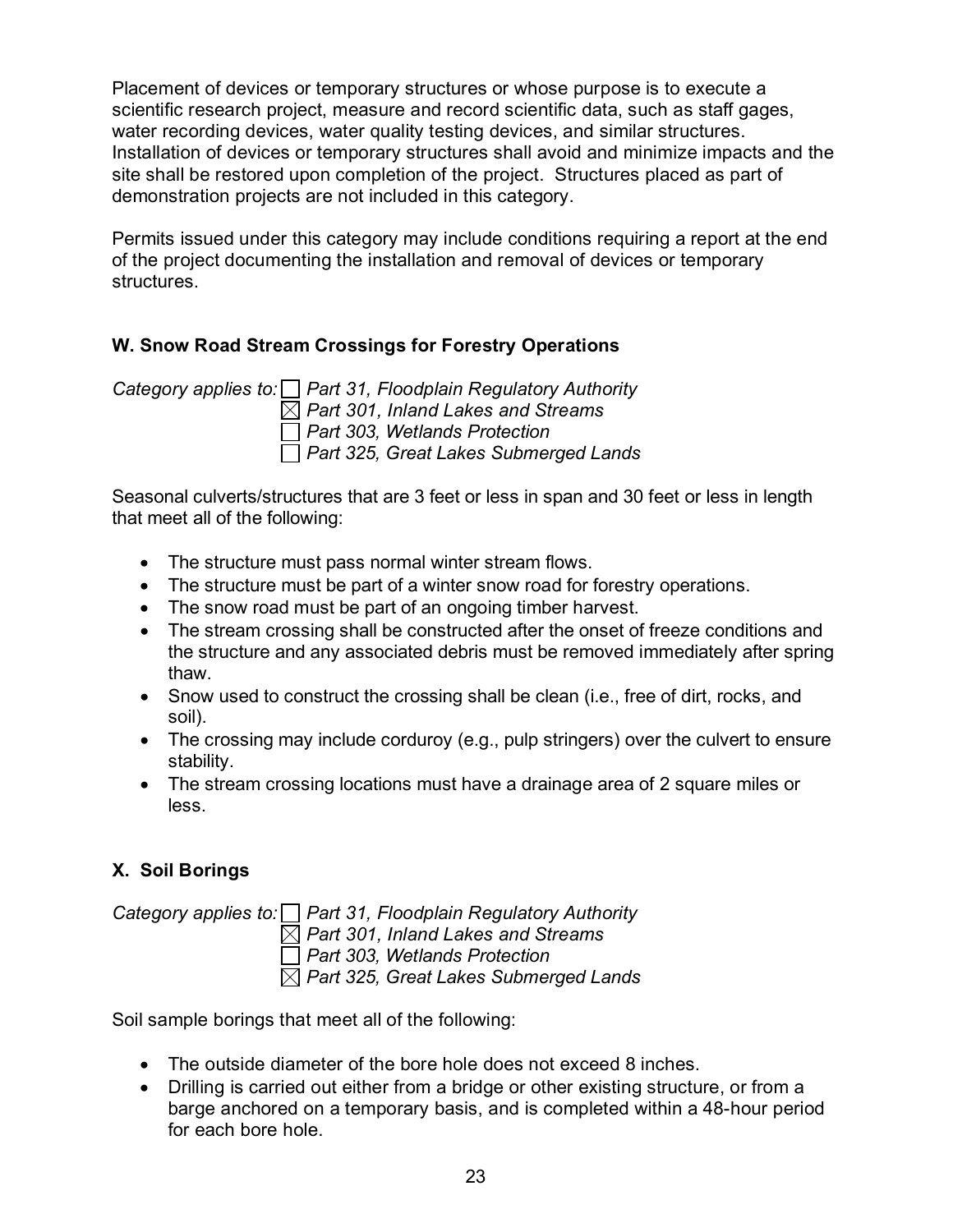- After completion of drilling, the auger hole is backfilled, as appropriate, and any material remaining on the auger is disposed of in an upland location.
- Written authorization is obtained from any riparian property owners prior to drilling, other than soil borings carried out by or for a public agency within a public right-of-way or under appropriate authority.

## <span id="page-28-0"></span>**Y. Spring Piles and Piling Clusters**



*Category applies to: Part 31, Floodplain Regulatory Authority Part 301, Inland Lakes and Streams Part 303, Wetlands Protection Part 325, Great Lakes Submerged Lands* 

Spring piles and pile clusters for the purpose of mooring of water craft or prevention of ice damage to docks and other structures that meet all the following:

- The location and number of proposed spring piles or pile clusters shall be consistent with similar structures in the vicinity.
- The location and placement will not create an obstruction to navigation.
- The location and placement will not adversely impact the rights of adjacent riparian property owners.

# <span id="page-28-1"></span>**Z. Storm Water Management Facilities: Inland Lakes and Streams**

*Category applies to: Part 31, Floodplain Regulatory Authority Part 301, Inland Lakes and Streams Part 303, Wetlands Protection Part 325, Great Lakes Submerged Lands* 

Construction and maintenance of storm water management facilities, including the excavation of storm water ponds/facilities, detention basins, and retention basins, and the maintenance dredging of existing storm water management ponds/facilities and detention and retention basins that meet all of the following:

- Construction and maintenance activities are limited to facilities of not more than 5 acres, which were designed for the primary purpose of storm water detention, retention, and/or treatment.
- All outflow structures and discharges shall meet the conditions of the Storm Water Outfall Structures MP category.
- The storm water management facilities are not within an inland lake or stream (i.e., inline).
- Any contaminated materials shall be appropriately handled and disposed.

## <span id="page-28-2"></span>**AA. Survey Activities**

*Category applies to: Part 31, Floodplain Regulatory Authority*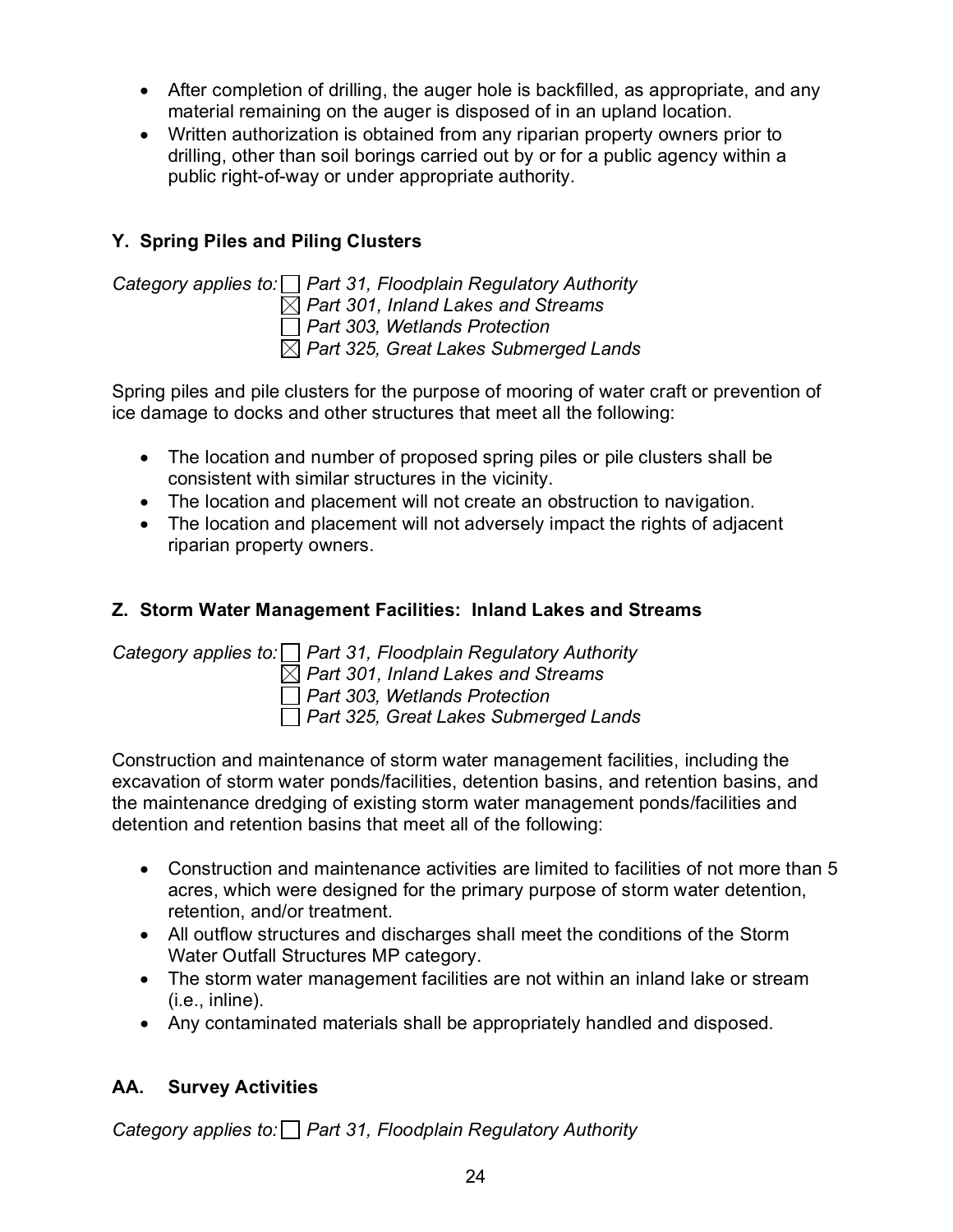*Part 301, Inland Lakes and Streams Part 303, Wetlands Protection Part 325, Great Lakes Submerged Lands* 

Survey activities, such as core sampling, seismic exploratory operations, plugging of seismic shot holes and other exploratory-type bore holes, exploratory trenching, soil surveys, sampling, and historic resources surveys that meet all of the following:

- The area in which the exploratory trench is dug must be restored to its preconstruction grade upon completion of the work. For the purposes of this GP, the term exploratory trenching means mechanical land clearing of the upper soil profile to expose bedrock or substrate for the purpose of mapping or sampling the exposed material.
- The top 6 to 12 inches of the trench should normally be backfilled with topsoil from the trench.
- This GP allows the construction of temporary pads, provided the fill does not exceed 25 cubic yards, or the placement of temporary structures and construction mats.
- Dredging, filling, and structures associated with the recovery of historic resources are not included in this GP category.
- Drilling and the discharge of excavated material from test wells for oil and gas exploration are not included in this GP category.
- Fill placed for roads and other similar activities is not included in this GP category.
- This GP category does not include any permanent structures.
- The discharge of drilling mud and cuttings may require a separate National Pollutant Discharge Elimination System permit.

## <span id="page-29-0"></span>**BB. Utility Line Activities**

*Category applies to: Part 31, Floodplain Regulatory Authority*

*Part 301, Inland Lakes and Streams*

*Part 303, Wetlands Protection* 

*Part 325, Great Lakes Submerged Lands* 

Activities required for the construction, maintenance, repair, and removal of utility lines by directional drilling/jack and bore crossings of wetlands, inland lakes, and streams.

A "utility line" is any pipe or pipeline for the transportation of any gaseous, liquid, liquescent, or slurry substance, for any purpose, and any cable, line, or wire for the transmission for any purpose of electrical energy, telephone, and telegraph messages, and radio and television communication. The term "utility line" does not include activities that drain a water of the State, such as drainage tile or french drains, but it does apply to pipes conveying drainage from another area.

Temporary construction matting necessary for conducting these activities is included in this category, provided the mats are removed immediately after use has been discontinued or within 90 days of initiation of the authorized activity, whichever is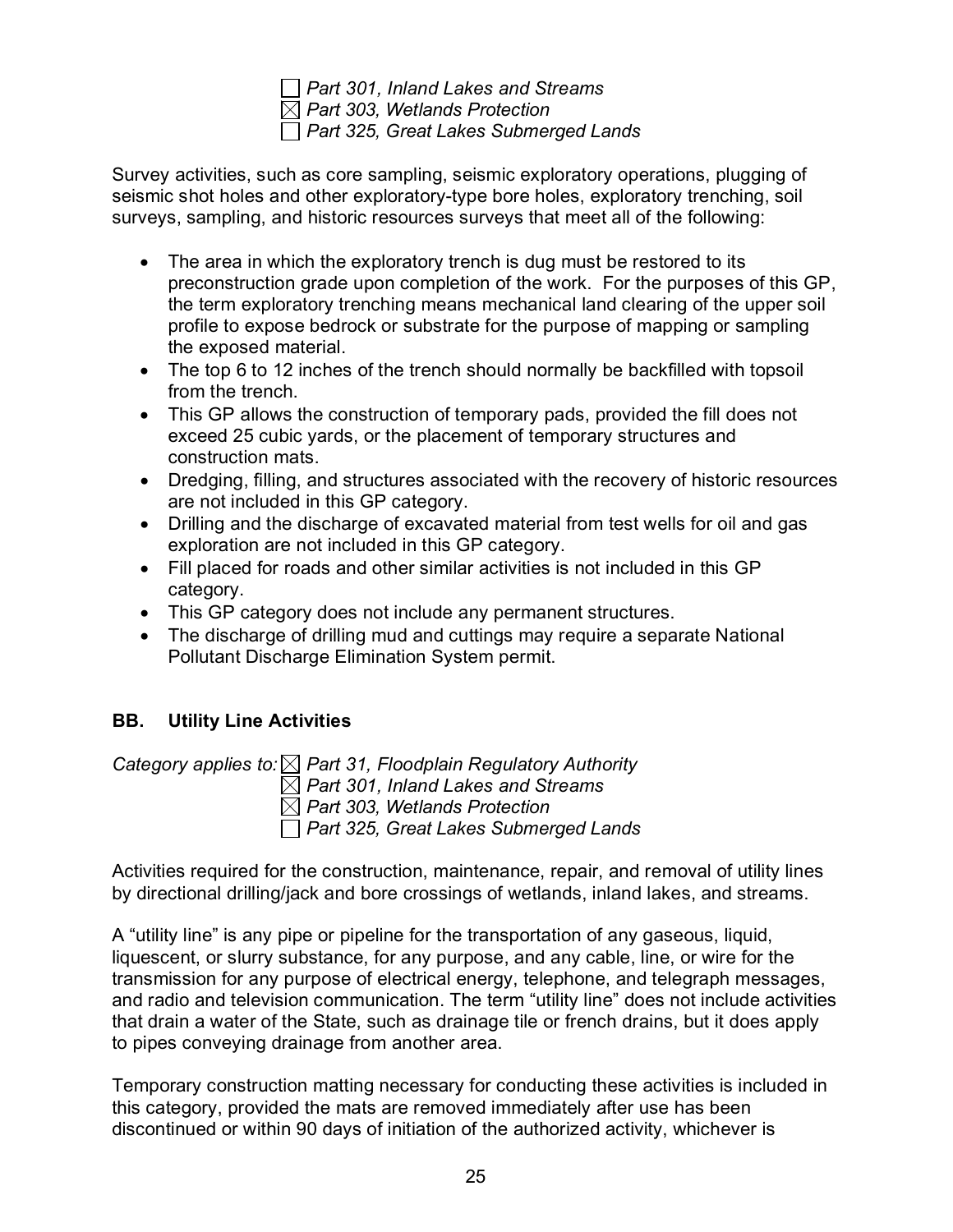shorter. Placement of temporary construction matting shall not include mechanical land clearing of forested wetlands or excessive piling of mats.

This category includes:

- 1. The installation, maintenance, repair, and removal of underground utility lines (greater than 6 inches in size in wetlands or otherwise not exempt) by directional drilling/jack and bore provided there is no change in the preconstruction grade, that meet all the following:
	- Crossing locations shall be selected to minimize the impact to the wetlands, inland lakes and streams.
	- The outside diameter of the pipe, cable, encasement, etc. shall not exceed 36 inches.
	- A minimum of 36 inches of cover will be maintained between the top of the cable or pipe and the soil surface. Access areas (e.g., sealed manhole) may be allowed in wetlands if impacts are avoided and minimized.
	- All re-vegetation of wetland sites must be with plant species that are native to Michigan according to the Floristic Quality Assessment for the State of Michigan.
	- The construction of new permanent access roads is not included under this GP category.
	- There are no limits on the distance of the crossing of wetlands, inland lakes or streams using directional boring or jack and bore methods.
	- The entrance and exit locations of the bore shall be located outside of any wetland (unless it is not feasible based on boring distance or method), inland lake and streams, and isolated using double rows of properly installed silt fencing. Any temporary fill for access must meet the Temporary Construction, Access and Dewatering MP Category.
	- A plan for preventing and controlling the loss of drilling mud into any waters of the state must be submitted. The plan should include steps that will be taken to minimize any impacts to any waters of the state caused by an accidental release of drilling mud. Any unintended release of drilling mud shall be immediately reported to WRD staff, and additional drilling shall be discontinued while the material that was released is controlled. Cleanup of drilling mud that impacts water resources, including wetlands, shall be initiated and completed in an expeditious manner
	- Use of directional drilling/jack and bore should be given particular emphasis in any area that is prone to erosion, on slopes upgradient from coldwater streams, in forested wetland habitat, in high quality wetlands or wetland types that are locally or regionally uncommon.

2. Placement or removal of guy wires, anchors, and foundations for poles in floodplains and wetlands provided the foundations are the minimum size necessary and where the single and complete project does not result in the loss of greater than 100 square feet of wetlands or exceed 10 cubic yards of fill.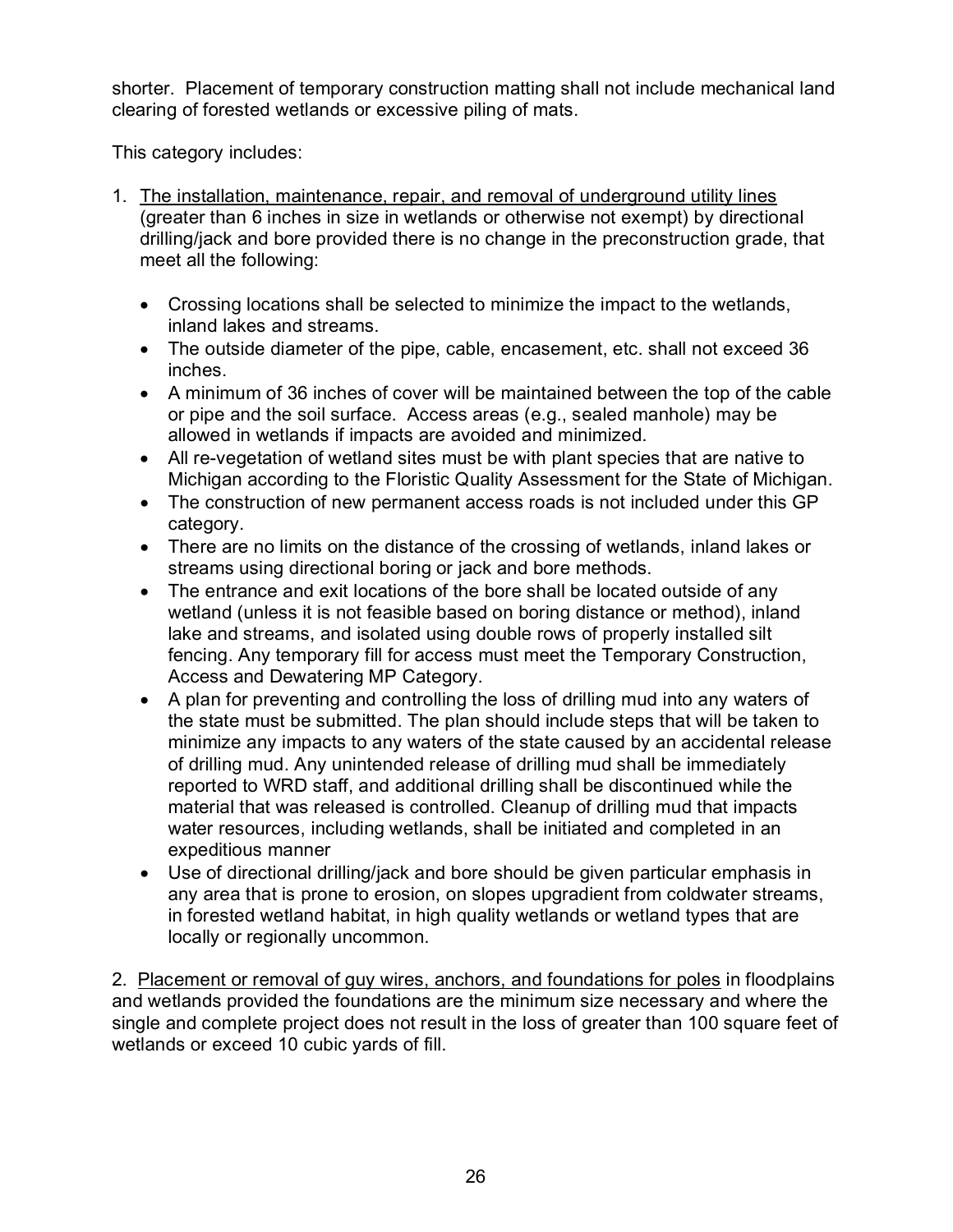## <span id="page-31-0"></span>**GENERAL CONDITIONS**

The following general conditions must be complied with for any authorization under a GP to be issued:

- 1. Bankfull: For the purposes of these categories, bankfull should be determined through the following methods, in order of preference, and the application must include supporting documentation (e.g., photographs of measurements, calculations, etc.).
	- a) Determine bankfull using onsite field indicators. Bankfull widths should be measured at riffles that are located outside the influence of any existing road stream crossings.
	- b) Where field indicators are not present (e.g., highly altered or incised channels) and to verify measurements from field indicators, estimate bankfull width using the drainage area at the project location and the regional hydraulic geometry curves for Michigan.
	- c) Where field indicators are not present and regional curves are not available, calculate the 1.5-year flow using hydrologic analyses or request this flow from EGLE. Then determine the natural, stable channel dimensions (bankfull width, depth, and cross-sectional area) that will accommodate the calculated flow. Natural, stable channel dimensions (i.e., the ratio of bankfull width to bankfull mean depth) should be similar to reference stream conditions (e.g., channel type B: width/depth (W/D) ratio = 16;  $C = 13$ ; and  $E = 9$ ).
- 2. Navigation and Riparian Rights: No activity may cause more than a minimal adverse effect on navigation. The activity shall not interfere with the riparian rights or use of the waters by others.
- 3. Aquatic Life Movements: No activity may substantially disrupt the necessary life cycle movements of those species of aquatic life indigenous to the waterbody, including those species that normally migrate through the area, unless the activity's primary purpose is to impound water.
- 4. Spawning Areas: Activities in spawning areas during spawning seasons must be avoided to the maximum extent practicable. Activities that result in the physical destruction (e.g., through excavation, fill, or downstream smothering by substantial turbidity) of an important spawning area are not authorized.
- 5. Migratory Bird Breeding Areas: Activities in waters of the state that serve as breeding areas for migratory birds must be avoided to the maximum extent practicable.
- 6. Shellfish Beds: No activity may occur in areas of concentrated native shellfish populations (mussels).
- 7. Suitable Material: No activity may use unsuitable material (e.g., trash, debris, car bodies, asphalt, etc.). Material used for construction or fill must be free from toxic pollutants in toxic amounts.
- 8. Water Supply Intakes: No activity may occur in the proximity of a public water supply intake, except where the activity is for the repair or improvement of public water supply intake structures or adjacent bank stabilization.
- 9. Adverse Effects from Impoundments: If the activity creates an impoundment of water, adverse effects to the aquatic system due to accelerating the passage of water, and/or restricting its flow, must be minimized to the maximum extent practicable.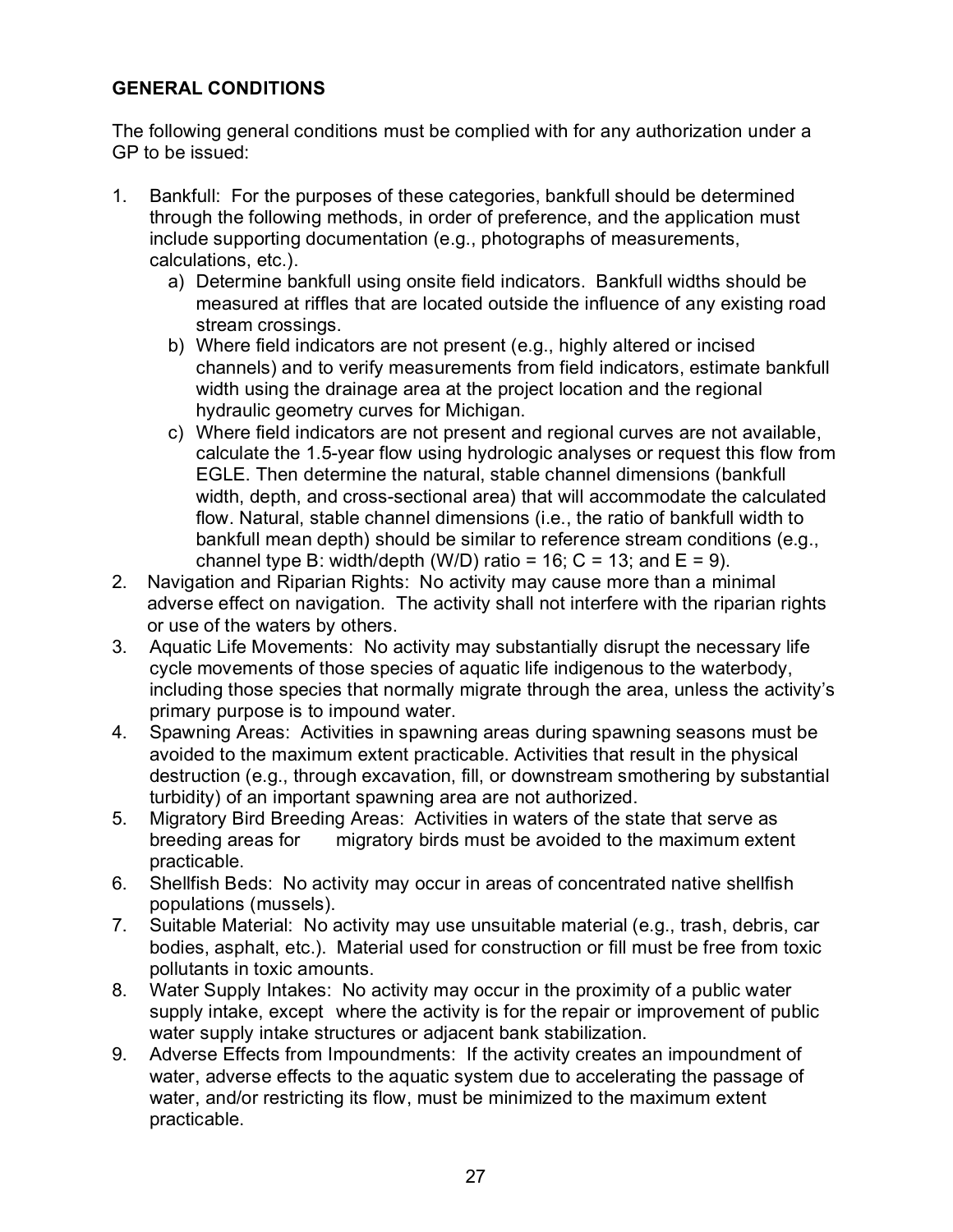- 10. Management of Water Flows: To the maximum extent practicable, the preconstruction course, condition, capacity, and location of open waters must be maintained for each activity, including stream channelization and storm water management activities, except as provided below. The activity must be constructed to withstand expected high flows. The activity must not restrict or impede the passage off normal or high flows, unless the primary purpose of the activity is to impound water or manage high flows. The activity may alter the preconstruction course, condition, capacity, and location of open waters if it benefits the aquatic environment (e.g., stream restoration or relocation activities).
- 11. Removal of Temporary Fills: Temporary fills must be removed in their entirety and the affected areas returned to preconstruction elevations within 90 days of initiation of the authorized activity unless otherwise approved by EGLE. The affected areas must be revegetated and reseeded with species native to Michigan appropriate to the site.
- 12. Proper Maintenance: Any authorized structure or fill shall be properly maintained, including maintenance to ensure public safety.
- 13. Tribal Rights: No activity or its operation may impair reserved tribal rights, including, but not limited to, reserved water rights and treaty fishing and hunting rights.
- 14. Mitigation: EGLE will consider the following factors when determining appropriate and practicable mitigation necessary to ensure that adverse effects on the aquatic environment are minimal: (a) the activity must be designed and constructed to avoid and minimize adverse effects, both temporary and permanent, to waters of the state to the maximum extent practicable; and

(b) mitigation in all its forms (avoiding, minimizing, reducing, or compensating) will be required to the extent necessary to ensure that the adverse effects to the aquatic environment are minimal.

- 15. Water Quality: The project must comply with state water quality standards.
- 16. Coastal Zone Management: The project must comply with the enforceable statutes in Michigan's coastal zone management plan.
- 17. Case-By-Case Conditions: The activity must comply with conditions that may have been added by EGLE and with any case-specific conditions added for Section 401 Water Quality Certification or Coastal Zone Management Act consistency determination. Under Part 303, case-by-case conditions may only be imposed after consultation with the applicant or applicant's agent.
- 18. Use of Multiple GP Categories: The use of more than 1 GP category for a single and complete project is allowed unless it is prohibited within a specific GP category. When using multiple categories, dredging cannot exceed the highest dredging limit and fill cannot exceed 0.1 acre or the highest acreage limit.
- 19. Compliance Certification: Each permittee who receives an authorization under a GP must submit a signed certification regarding the completed work and any required mitigation within 1 week after the completion of the authorized activity. The certification must be mailed to EGLE with the authorization (permit) number and shall include: (a) a statement that the authorized work was done in accordance with the authorization under the GP, including any general or specific conditions; (b) a statement that any required mitigation was completed in accordance with the permit conditions; and (c) the signature of the permittee certifying the completion of the work and mitigation.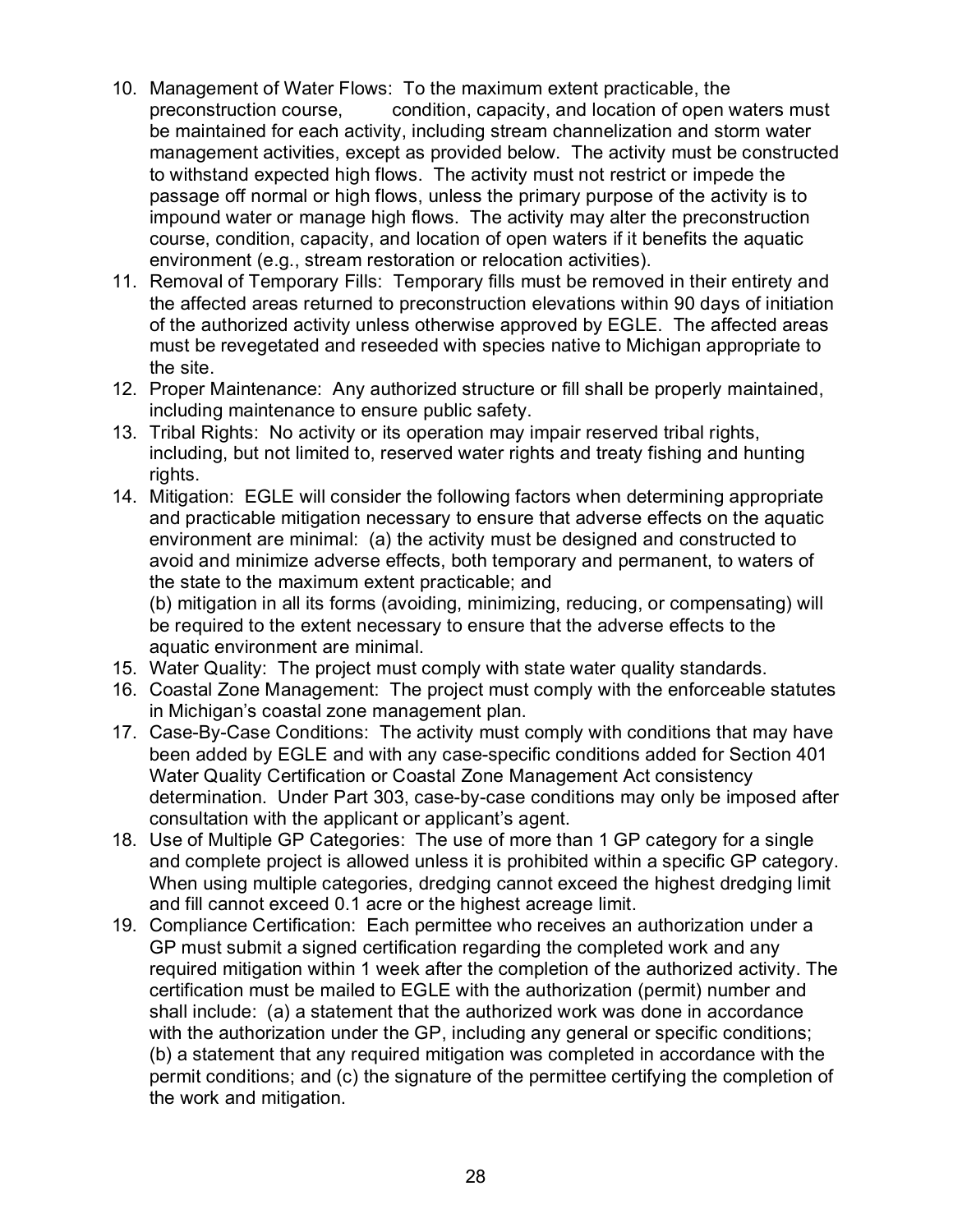- 20. Single and Complete Project: The activity must be a single and complete project. The same GP category can not be used more than once for the same single and complete project.
- 21. Invasive Species Decontamination: The activity must be conducted in a manner that will minimize the risk of spreading terrestrial and aquatic invasive species during the project through measures like visually inspecting and removing any plants, mud, and water from equipment and vehicles and disinfecting and drying equipment and vehicles between sites.

## <span id="page-33-0"></span>**AUTHORIZATION CONDITIONS**

The following additional conditions will also apply to all authorizations issued under all GP categories:

- A. Initiation of any work on the permitted project confirms the permittee's acceptance and agreement to comply with all terms and conditions of an authorization under this permit.
- B. The permittee in exercising the authority granted by an authorization under this permit shall not cause unlawful pollution as defined by Part 31.
- C. An authorization under this permit shall be kept at the site of the work and available for inspection at all times during the duration of the project or until its date of expiration.
- D. All work shall be completed in accordance with the plans and the specifications submitted with the application and/or plans and specifications attached to the authorization.
- E. No attempt shall be made by the permittee to forbid the full and free use by the public of public waters at or adjacent to the structure or work approved.
- F. It is made a requirement of an authorization under this permit that the permittee give notice to public utilities in accordance with Act 53 of the Public Acts of 1974 and comply with each of the requirements of that act.
- G. An authorization under this permit does not convey property rights in either real estate or material; nor does it authorize any injury to private property or invasion of public or private rights; nor does it waive the necessity of seeking federal assent, all local permits, or complying with other state statutes.
- H. An authorization under this permit does not prejudice or limit the right of a riparian owner or other person to institute proceedings in any circuit court of this state when necessary to protect his or her rights.
- I. The permittee shall notify EGLE within 1 week after the completion of the authorized activity.
- J. An authorization under this permit shall not be assigned or transferred without the written approval of EGLE.
- K. Failure to comply with conditions of an authorization under this permit may subject the permittee to revocation of the authorization and criminal and/or civil action as cited by the specific state act, federal act, and/or rule under which this permit is granted.
- L. All dredged or excavated materials shall be disposed of in a non-wetland site.
- M. In issuing an authorization under this permit, EGLE has relied on the information and data that the permittee has provided in connection with the permit application.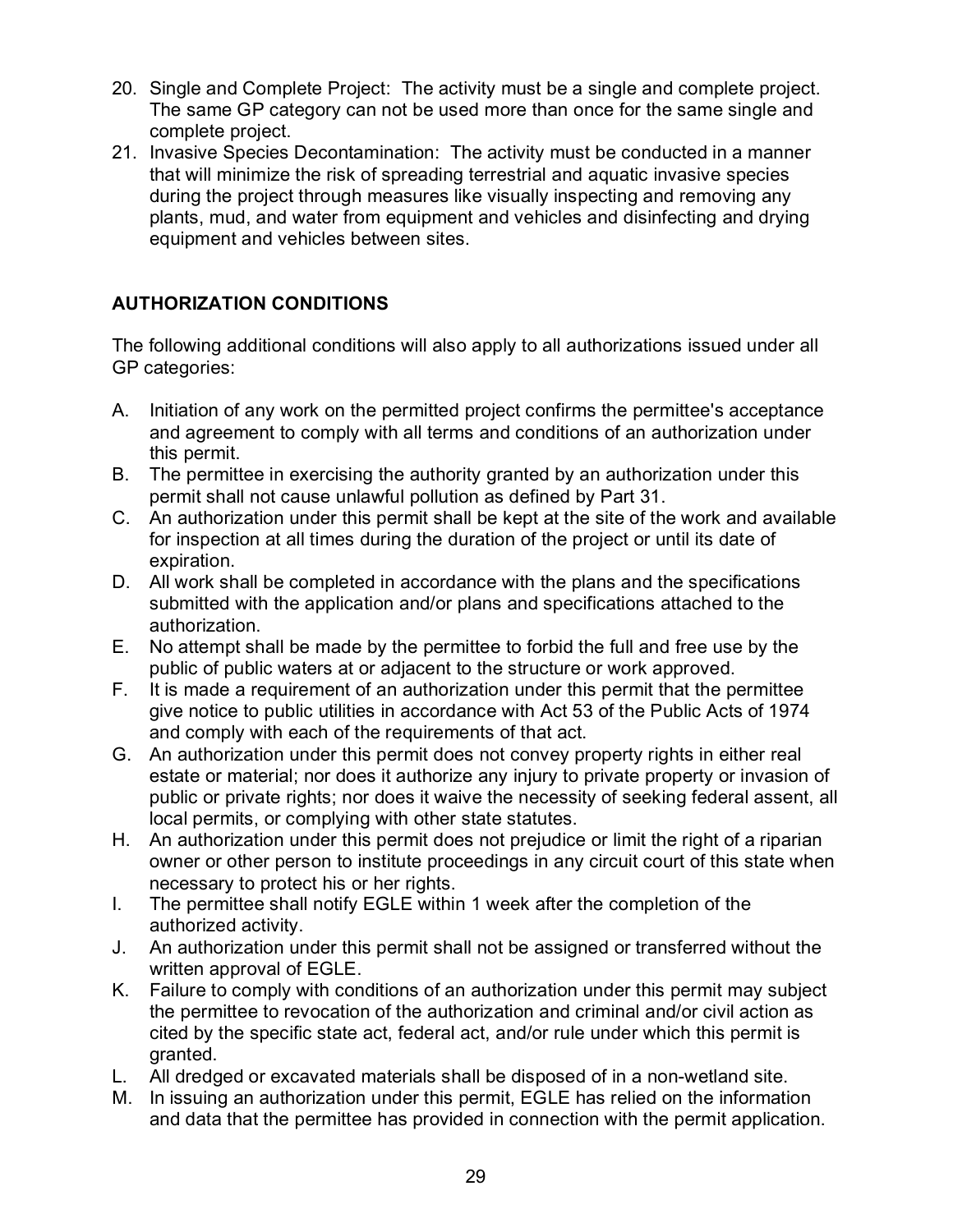If, subsequent to the issuance of an authorization, such information and data prove to be false, incomplete, or inaccurate, EGLE may modify, revoke, or suspend the permit, in whole or in part, in accordance with the new information.

- N. The permittee shall indemnify and hold harmless the State of Michigan and its departments, agencies, officials, employees, agents, and representatives for any and all claims or causes of action arising from acts or omissions of the permittee, or employees, agents, or representatives of the permittee, undertaken in connection with this permit. This permit shall not be construed as an indemnity by the State of Michigan for the benefit of the permittee or any other person.
- O. Noncompliance with these terms and conditions, and/or the initiation of other regulated activities not specifically authorized shall be cause for the modification, suspension, or revocation of this permit, in whole or in part. Further, EGLE may initiate criminal and/or civil proceedings as may be deemed necessary to correct project deficiencies, protect natural resource values, and secure compliance with statutes.
- P. If any change or deviation from the permitted activity becomes necessary, the permittee shall request, in writing, a revision of the permitted activity from EGLE. Such revision requests shall include complete documentation supporting the modification and revised plans detailing the proposed modification. Proposed modifications must be approved, in writing, by EGLE prior to being implemented.
- Q. An authorization under this permit may be transferred to another person upon written approval of EGLE. The permittee must submit a written request to EGLE to transfer the permit to the new owner. The new owner must also submit a written request to accept transfer. The new owner must agree, in writing, to accept all conditions of the authorization. A single letter signed by both parties that includes all of the above information may be provided to EGLE. EGLE will review the request and if approved, will provide written notification to the new owner.
- R. Prior to initiating construction authorized, the permittee is required to provide a copy of the authorization to the contractor(s) for review. The property owner, contractor(s), and any agent involved in exercising the authorization are held responsible to ensure the project is constructed in accordance with all drawings and specifications. The contractor is required to provide a copy of the authorization to all subcontractors doing work authorized by the authorization.
- S. Construction must be undertaken and completed during the dry period of the wetland when feasible. If the area does not dry out, construction shall be done on temporary mats to prevent compaction of the soil.
- T. Authority granted by an authorization does not waive permit requirements under Part 91, Soil Erosion and Sedimentation Control, of the NREPA, or the need to acquire applicable permits from the County Enforcing Agent.
- U. Authority granted by this permit does not waive permit requirements under the authority of Part 305, Natural Rivers, of the NREPA. A Natural Rivers Zoning Permit may be required for construction, land alteration, streambank stabilization, or vegetation removal along or near a natural river.
- V. The permittee is cautioned that grade changes resulting in increased runoff onto adjacent property is subject to civil damage litigation.
- W. Unless specifically stated in an authorization under this permit, haul roads, temporary structures, or other structural appurtenances to be placed in a wetland or on bottomland of the waterbody are not authorized and shall not be constructed